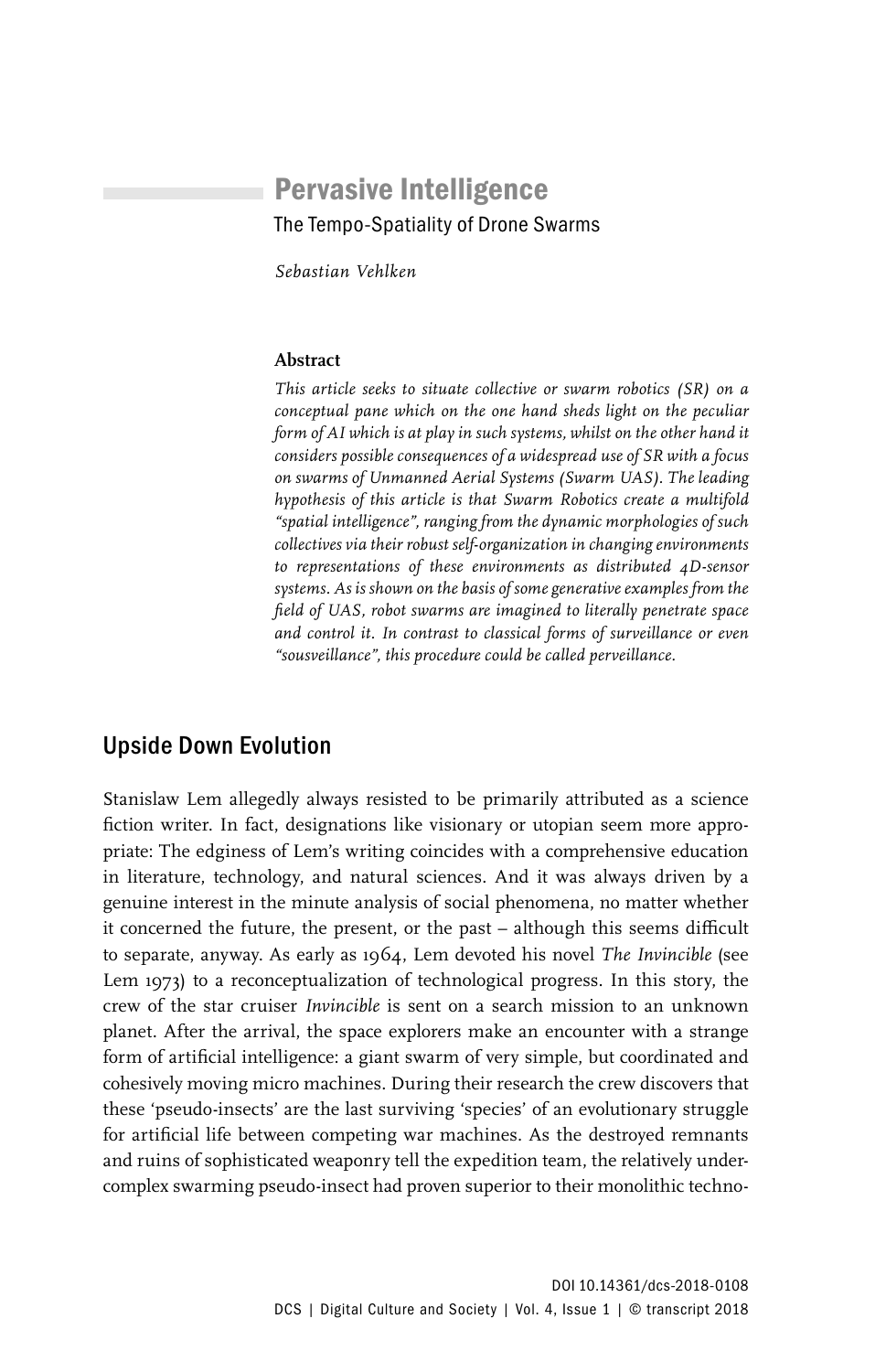logical counterparts. And finally, also the *Invincible* is ascertained of the genuinly undefeatable system on that planet.

Almost twenty years later, Lem picked on this idea again. In his hilarious essay *Weapon Systems of the 21st Century or The Upside Down Evolution* (1983), he describes – as a narrator from the future, and thus in fictional hindsight – the abandonment of the complex but also error-prone and often easily targetable weapons technology of the 20st century in favor of much simpler and smaller cooperating elements:

The experts of the day called the new military science an 'upside-down evolution', because in nature what came first were the simple, microscopic systems, which then changed over the eons into larger and larger life forms. In the military evolution of the postnuclear period, the exact opposite took place: microminiaturization. (Lem 1983: 35).

Moreover, Lem's technological "involution" (ibid.: 35) towards communicating swarms of "synsects" (for synthetical insects) concurred with a renunciation of traditional artificial intelligence (AI) approaches. When, writes Lem with a wink, for 97,8% of all human activity – physical as well as mental – intelligence was of minor importance, it was all but reasonable to put so much effort into the (futile) endeavour of simulating human-like intelligence: "What *was* necessary? A command of the situation, skill, care, and enterprise. All these qualities are found in insects." (Ibid.: 29). Thus, from an exact analysis of biological evolution "professors of computer science" would have learnt that the simulation of *artificial instincts* instead of AI was far more feasible and fruitful (ibid.: 30). For Lem, as a consequence, the 21st century became the era of "artificial nonintelligence" (ibid.: 29) featuring "micro-armies". These replaced human soldiers and humanoid automata with swarms of tiny units "which possessed superior combat effectiveness only as a whole (just as a colony of bees was an independent, surviving unit while a single bee was nothing)." (Ibid.: 33)

As with many of his stories, Lem himself shows an extraordinary instinct for future developments, as actual working papers and articles confirm. Authors discuss the advent of a widespread employment of unmanned systems on an interdisciplinary level (see e.g. Bhuta et al.: 2016; Parks and Kaplan 2017; Bender and Thielmann 2018). Germany's *Bundeswehr* faces them as a substitution for lacking manpower and defective high-tech gear (Leidenberger et al.: 2017). At the same time, popular science books like David Hambling's *Swarm Troopers* (2015) collect manifold examples of the limits and shortfalls of sophisticated weaponry for future conflicts in the growing presence of highly mobile and flexible micro machines. Journal articles examine the consequences of a possible mass-production of such systems for postures of military force and political power (see e.g. Goh 2017; Feng and Clover 2017; Page and Tripp 2012). Still others are concerned with an increasing shift of technological leadership from military developments towards commercial innovation cycles and production capacities (Hammes 2016).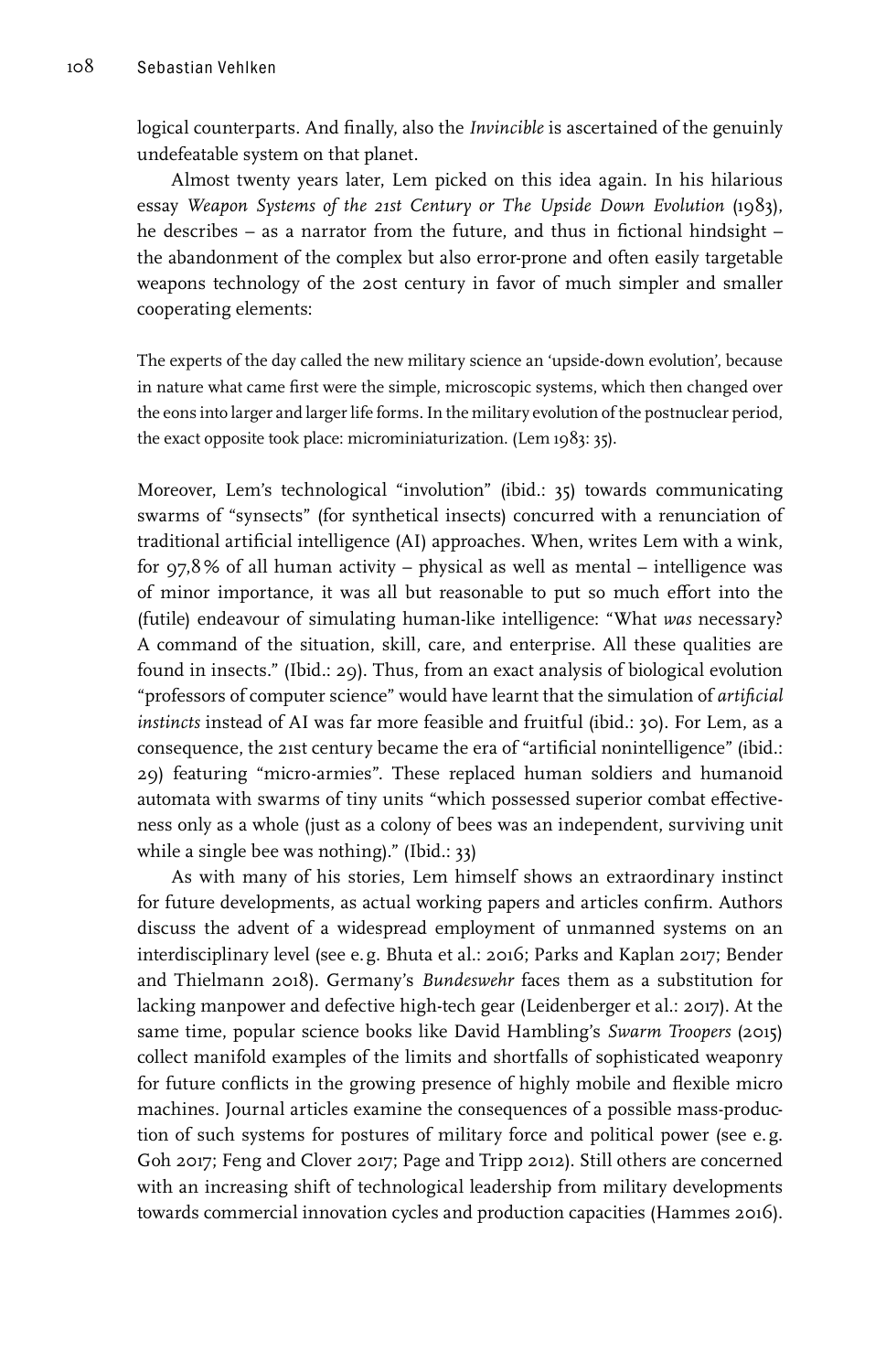The publication of a first video of an allegedly successful text mission of a swarm of 103 *Perdix* drones in October 2016, by the US military widely resonated in news media. (see e.g. Baraniuk 2017; Lamothe 2016). And as of recently, *The Economist*  featured an article about the maturing development of autonomous micro robots under the alluding titel "Bot flies" (Economist 2017), and NASA speculates about "Marsbees" for future planetary exploration missions (Bluman et al. 2017). However, although taking examples from the respective background, this article is not about a detailed description of the technical history and possible future of such military gadgetry. Yet it seeks to situate a certain strain of robotics – that is, collective or swarm robotics (SR) – on a conceptual pane which on the one hand sheds light on the peculiar form of AI which is at play in such systems, whilst on the other it considers possible consequences of a widespread use of SR with a focus on swarms of Unmanned Aerial Systems (Swarm UAS).

Connecting to Lem's term of "artificial nonintelligence", part II of this article construes crucial *tempo-spatial features* of swarm intelligence (SI) and swarm robotics (SR), thereby including some vanishing lines back to pioneering work in the field of embodied AI. The subsequent part (III) then turns towards concrete *tempo-spatial directions* which SR technology has taken recently. With some recent examples of Swarm UAS – that is, (semi-) autonomous drone swarms – it depicts research projects which endeavor to realize operational Swarm UAS by constructing them along the lines of simulations of animal behaviors. And finally, in its last part (IV), the article assesses a number of recent military analyses which ponder upon the possible strategic consequences of an expected future widespread use of SR which bears surprising ressemblances to Lem's lucid essay.

One leading hypothesis of this article is that Swarm Robotics create a threefold 'spatial intelligence': First, it consists of the dynamically changing morphologies of such collectives, second, of their robust self-organization in changing environments, and third, it creates representations of these environments as distributed 4D-sensor systems. Its functioning is thereby grounded in the particular "artificial nonintelligence" of swarms which replace traditional AI features with 'streetsmart' connections of movements, locations, and spatial features. This results in a particular *intelligence of movement* or *spatial intelligence* which is only effected by the interaction and communication processes of the swarm members. To the more, the massive parallelism of these collectives enables the distribution of different functions, e.g. for sensing purposes or for transmitting signals, on different swarm members. Thus, as this article will show on the basis of some generative examples from the field of UAS, robot swarms are imagined to literally penetrate space and control it. In contrast to classical forms of surveillance or even "sousveillance" (Mann et al. 2004), this procedure could be called *perveillance*.

An ensuing second hypothesis is that Swarm UAS which operate (semi-) autonomously in dynamic environments can be perceived as exemplary materializations of phenomena which have been discussed under the catchphrase *media ecology* in recent years. The term reflects both an ubiquitous dissemination of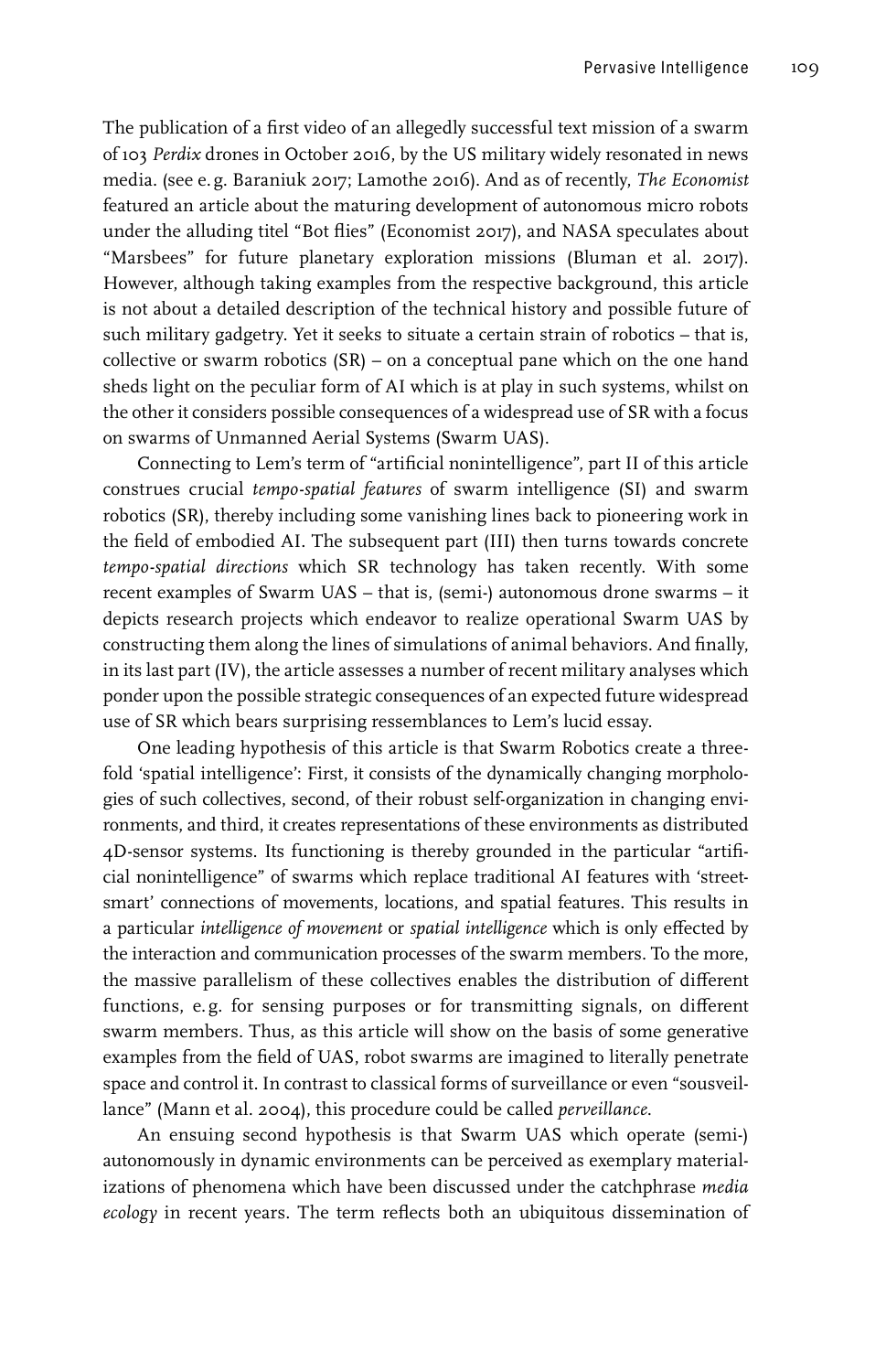media (Featherstone 2009) and the pervasion of everyday life and objects by ubiquituous computing (Weiser 1991), algorithmic and sensor environments (Thrift 2007; Gabrys 2007), RFID technologies (Hayles 2009) and the so-called Internet of Things (see e.g. Sprenger/Engemann 2015; Easterling 2014) which instigated an intensified occupation of media theory with ecological concepts, metaphors, and their historical unfolding (e.g. Hörl 2017; Munster 2013; Löffler/Sprenger 2016). Adding to this discourse, a critical consideration of research projects which explore the capabilities of micro drones to autonomously 'live' in dynamic environments over long periods could shed further light on contemporary entanglements of natural and technological environments. Such UAS would, for instance, take advantage from atmospheric layers for gliding like seabirds (see e. g. Langelaan and Roy 2009) as well as from existing electric lines for recharging (see e.g. Gupta et al. 2010). And with a set of behaviors or 'instincts' simulating predatory birds or bats – like lurking in hideouts or perching from lookouts – they could be enabled to autonomously 'pervey' a given area for long periods (see Hambling 2014; US Air Force 2014).

### Fast, Cheap, and Out of Control

In view of the infamous paper *Fast, cheap, and out of control. A Robot Invasion of the Solar System* (Brooks and Flynn, 1989), it seems rather unlikely that roboticist Rodney A. Brooks was not a dedicated reader of Lem's works. Brooks was searching for an alternative way to achieve intelligent behavior in machines which contested the cognitivist approaches of GOFAI: He believed that only in relation and interaction with the complexities of a surrounding environment, robots would be capable of developing intelligent behavior. The key term was *embeddedness*, and the conceptual principle was *bottom-up*: Knowledge about the world should rather be computed on-the-run by small robots capable of sensing only those conditions of their environment and react accordingly that were needed to fulfill certain tasks. It was a plain rejection of those attempts which sought to construct complicated robots with complex artificial brains containing large pre-programmed 'concepts' about the surrounding world (see Brooks 1990). Soon, his Lab and offices at the MIT began to resemble a techno-zoo crowded by small robot prototypes – delightfully featured also in a TV documentary (Erol Morris, US 1997). The most popular of these robots was *Genghis*, a six-legged insectoid robot based on a 'subsumption architecture' without a central controller. Genghis already followed swarm principles internally – its legs were driven by independent motors, and 'walking' was not programmed into the robot, but emerged from the legs constantly exchanging information about their respective positions. This lead to the stunning effect that it was not the *robot* which was walking with his legs, but it was the *legs* that walked the robot. However clumsy these first emergent steps might have been – Brooks together with Anita M. Flynn pictured the future of such machines in bold strokes (1989: 478):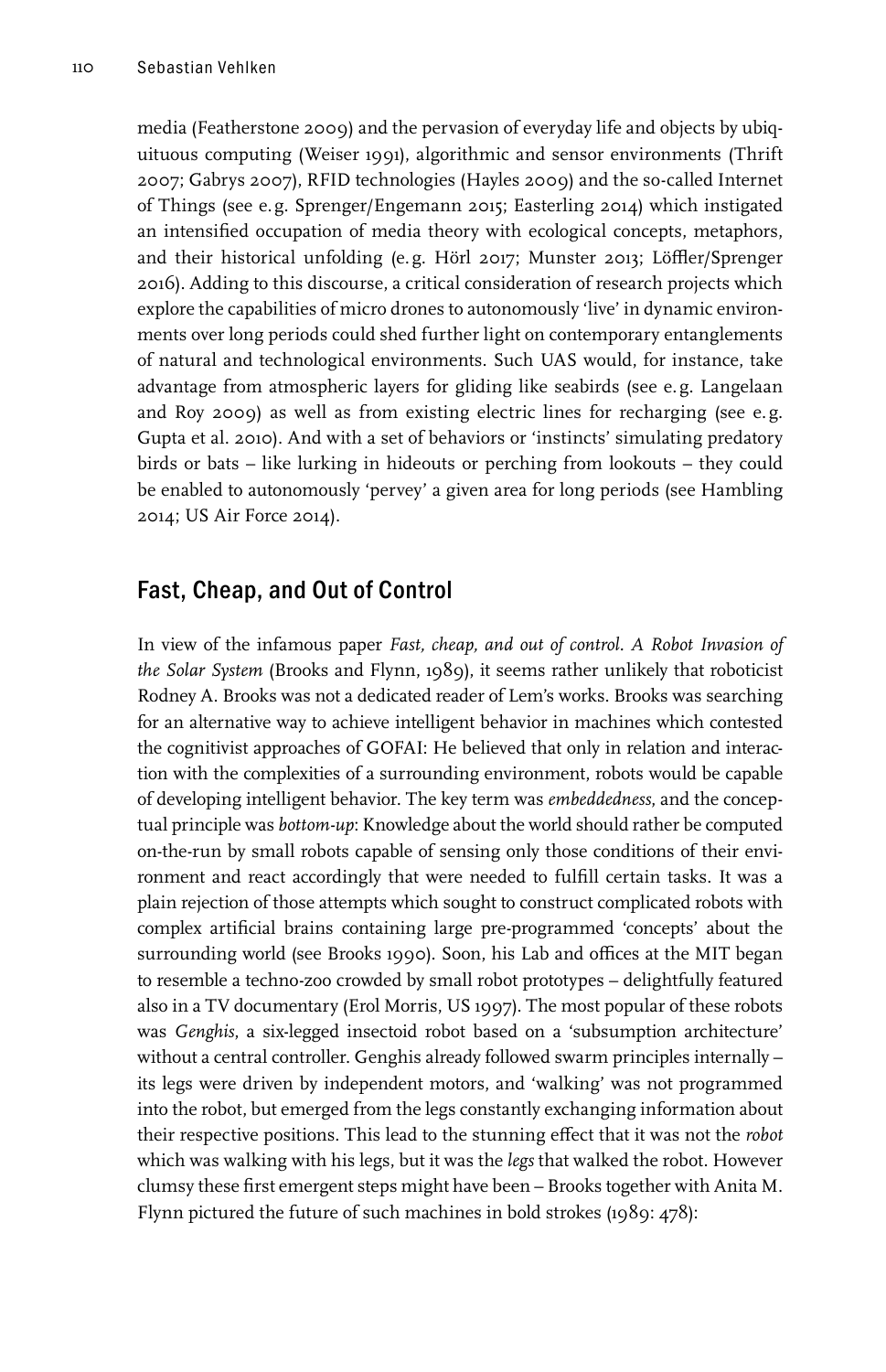Complex systems and complex missions take years of planning and force launches to become incredibly expensive. The longer the planning and the more expensive the mission, the more catastrophic if it fails. The solution has always been to plan better, add redundancy, test thoroughly and use high quality components. Based on our experience […] we argue here for cheap, fast missions using large numbers of mass produced simple autonomous robots that are small by today's standards (1 to 2kg). We argue that the time between mission conception and implementation can be radically reduced, that launch mass can be slashed, that totally autonomous robots can be more reliable than ground controlled robots, and that large numbers of robots can change the tradeoff between reliability of individual components and overall mission success. Lastly, we suggest that within a few years it will be possible at modest cost to invade a planet with millions of tiny robots.

This part already compiles almost all ingredients that also today make swarm robotics a promising approach when it comes to coping with complex demands in unpredictable environmental conditions – its, at least conceptually, greater robustness, flexibility, reliability, and scalability (see also Brooks 1990). Or, simply put: "[U]sing swarms is the same as 'getting a bunch of small cheap dumb things to do the same job as an expensive smart thing'." (Corner and Lamont 2004: 335)

Brooks thus indirectly presented crucial elements of a swarm intelligence mindset which had been formulated in the same year of 1989 on a NATO robotics conference by engineers Gerardo Beni and Jing Wang (1989). Albeit referring to computerized modelling and simulation techniques based on cellular automata, they invented the term 'swarm intelligence' in the context of robotics and inspired a wave of busy development of SI systems in various scientific areas (see Vehlken 2012). SI is grounded in the idea that the complex adaptive behavior of a system at the global level can be effected by multiple parallel interactions of very simply constructed individuals at the local level which follow a set of only a few behavioural rules. Compelling cases such as CGI designer Craig Reynolds' *Boids* simulation from 1986 rely on just three steering rules: avoidance (avoid collision with local flock mates), alignment (steer towards the average heading of local flock mates), and cohesion (steer towards the locally perceived center of the flock) (Fig. 1 and 2). These produced swarming behaviours of computational agents similar to what one finds in bird flocks or fish schools (Reynolds 1987; see e.g. Couzin and Krause 2003). Other approaches simulate communication through a process called *stigmergy*, using digital traces instead of chemical signs which agents leave in the model environments like some types of social insects do in their natural habitat (Bonabeau et al. 1999; Gaudiano et al. 2003) (Fig. 3).

Such collectives possess certain abilities that are lacking in their component parts. Whereas an individual member of a swarm commands only a limited understanding of its environment, the collective as a whole is able to adapt nearly flawlessly to the changing conditions of its surroundings. Quite to the contrary, it is precisely a certain amount of randomness or random noise introduced from the environment which enhances the mobile performance of such biological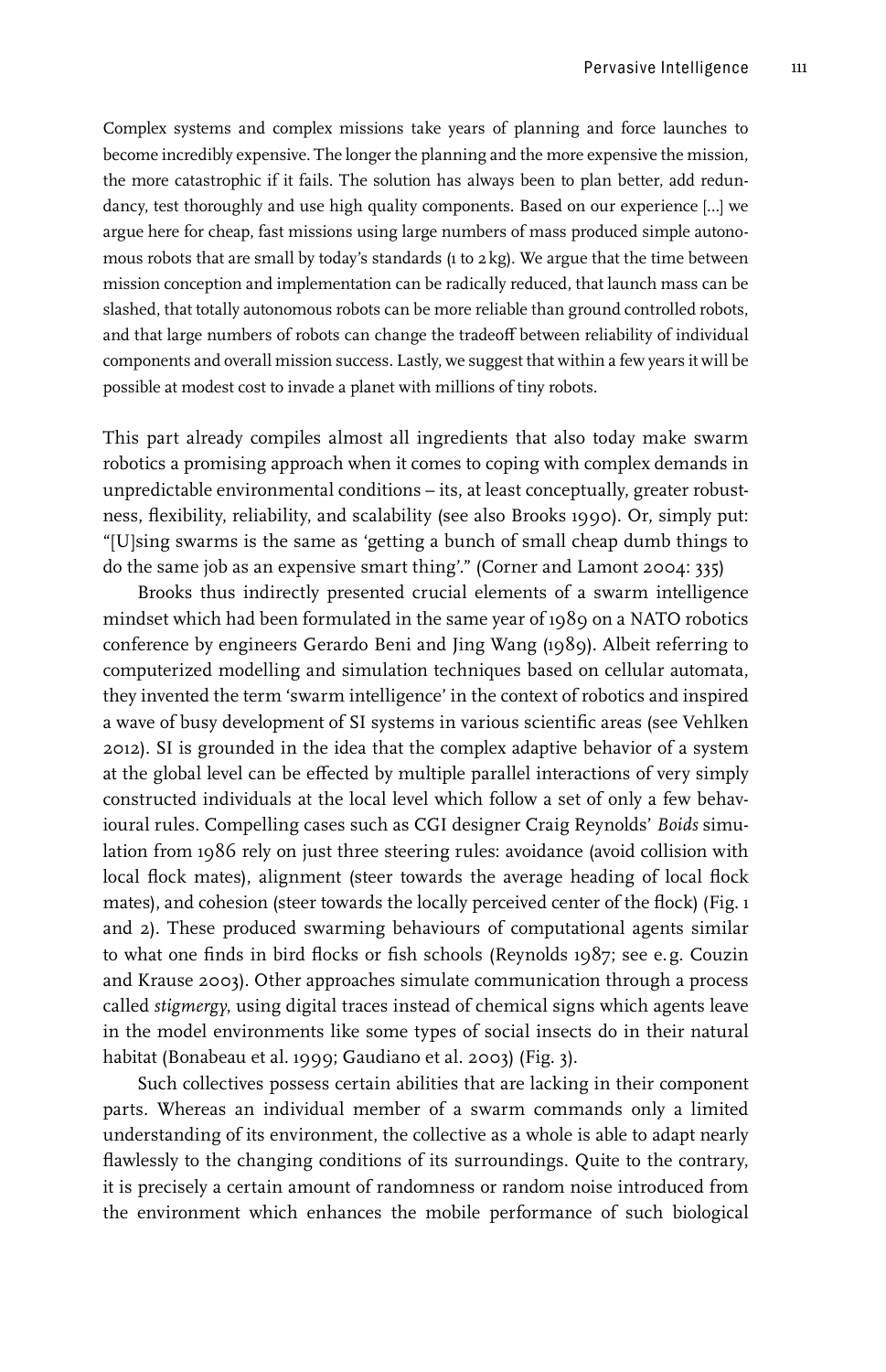

*Fig. 1: Behavioural rules of the flocking algorithm of Craig Reynolds' Boids-Simulation*



*Fig. 2: Emergent effect of obstacle avoidance in Reynolds' Boids-Simulation*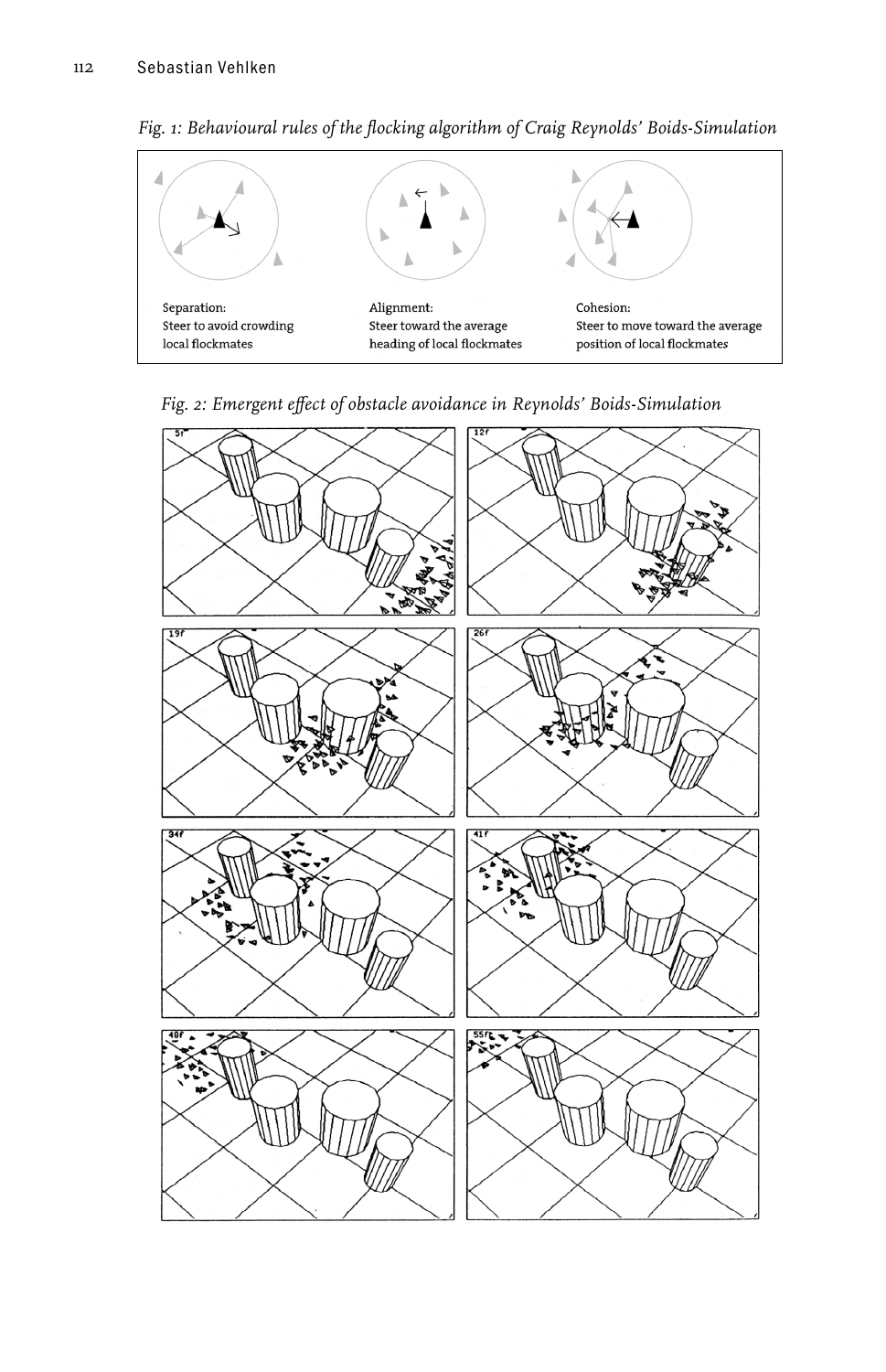

*Fig. 3: Route optimization by positive feedback: Ants following pheromone trails*

collectives. Without recourse to an overriding authority or hierarchy, the adaptive movements of swarms emerge from rapid information exchange among swarm members in local neighborhoods. Thus within swarms, the quantity of local data transmission is converted into new collective qualities, that is, collective behaviors which are not existing in the individual capacities of the swarm members. In 1999, one early seminal publication for the field thus introduced the approach as follows:

Researchers have good reasons to find swarm intelligence appealing: at a time when the world is becoming so complex that no single human being can understand it, when information (and not the lack of it) is threatening our lives, when software systems become so intractable that they can no longer be controlled, swarm intelligence offers an alternative way of designing 'intelligent' systems, in which autonomy, emergence, and distributed functioning replace control, preprogramming, and centralization. (Bonabeau et al. 1999: xi)

The epistemological foundations of that particular mindset, however, are more intricate than such usual bionic narratives of bio-inspired technical systems. Swarms, flocks and schools first emerged as operational collective structures by means of the reciprocal computerization of biology and biologization of computer science. In a recursive loop, swarming in social insects, flocking birds or schooling fish inspired agent-based modelling and simulation (ABM), which in turn provided biology researchers with enduring knowledge about their dynamic objects of research. This conglomerate led to the development of advanced, software-based 'particle systems'.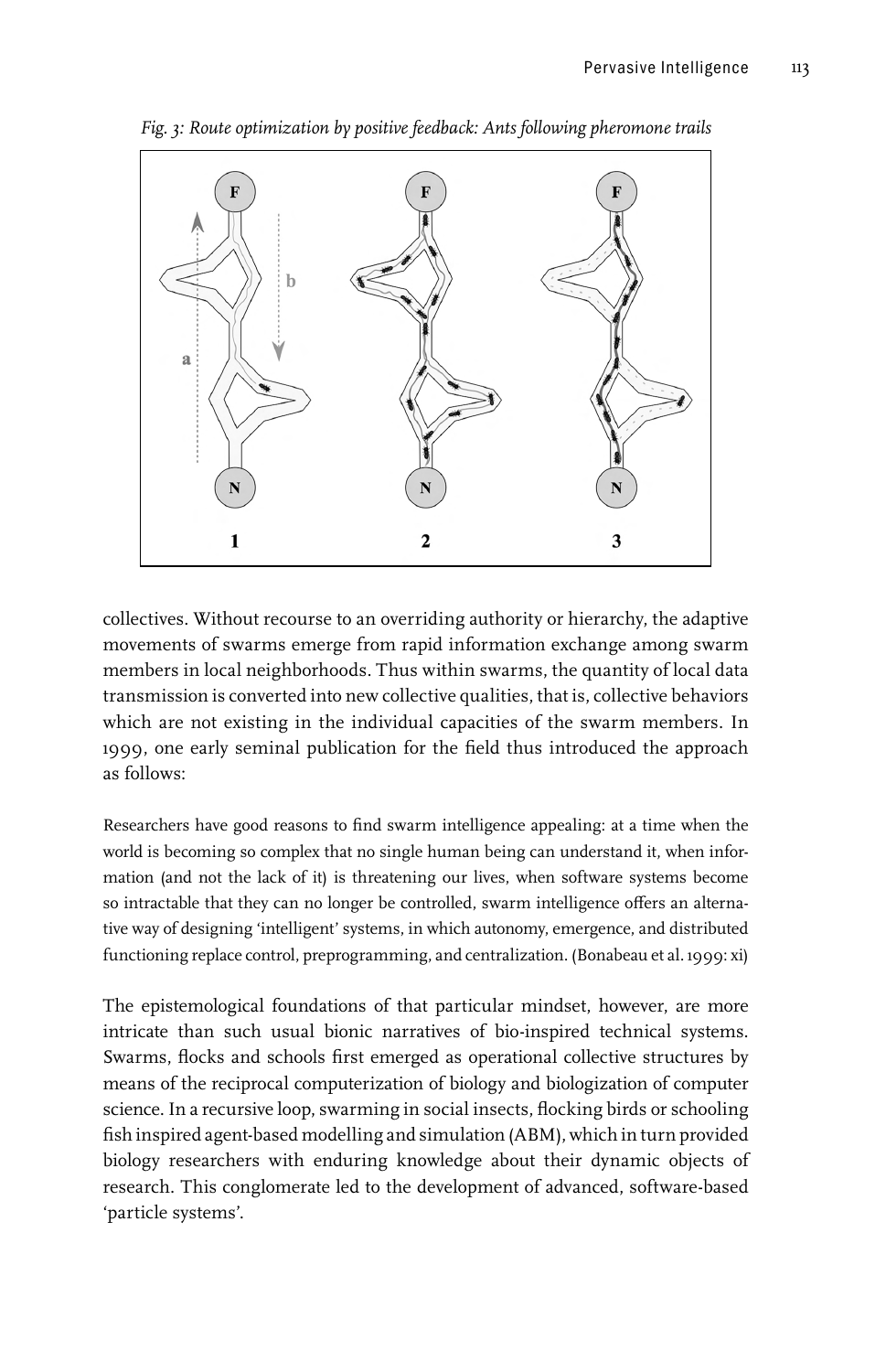SI has thus become a fundamental cultural technique for governing tempospatial processes (see Vehlken 2013) which fundamentally differs from the contemporary mainstream of AI. Whereas a good part of the rejunvenation of AI is based on so-called 'deep learning' techniques for Artificial Neural Networks (ANN) which profit from formely inaccessible or simply inexisting quantities of digital data and abundant computing power, SI could be entitled an intelligence for motion and coordination, developing in real-time. As an effect of their 'conspatiality' in local neighborhoods, SI and SR systems are described as "well-suited for tasks that are concerned with the state of a space." (Beni 2008a: 17) Developing from these grounds, this article thus designates SI as a *spatial intelligence*: Its field of application has extended from the self-organized coordination of industrial production processes to logistics planning and to the optimization of network protocols (Engelbrecht, 2005). Moreover, the 'artificial nonintelligence' of swarms can play a role wherever there are time-sensitive problems of coordination and transference between numerous particles; such problems present themselves, for instance, in traffic simulations, social simulations, panic simulations, consumer simulations, epidemic simulations, simulations of animal collectives, and even in the behavior of aerosol in climate models.

As a matter of fact, especially in routing and logistics, a number of SI applications have proven superior to competing approaches: For instance, in AntNet, a routing protocol developed by SI pioneer Mario Dorigo et al., packets of information hop from node to node and thereby leave a digital signature that signals the 'quality' of their trip as they do so. Other packets evaluate the trails thus created and choose accordingly: "In computer simulations and tests on small-scale networks, AntNet has been shown to outperform existing routing protocols. It is better able to adapt to changed conditions (for example, increased traffic) and has a more robust resistance to node failures." (Economist 2010) Despite substantial corporate interest in such routing algorithms, the huge costs of hardware replacement which they would require kept their widespread implementation away from happening. However, as the above article does not fail to mention, the technology "looks promising […] for *ad hoc* mobile networks" like those used by the armed forces and civil-protection agencies. And thus, their applicability points exactly in the direction of interconnected autonomous mobile robots and Swarm UAS – systems where more centralized approaches "frequently lead to exponential increases in communication bandwith requirements and in the size of the controlling software", as well as they are dependent on the "availability of global information". (Gaudiano et al. 2003: 1)

Swarms create information by means of formation. They generate a specific secondary environment – the moving collective – which surrounds the swarmindividuals and facilitates adaptive processes by way of rapid nonlinear information transmission between these individuals in local neighbourhoods. As media theorist Eugene Thacker put it: "The parts are not subservient to the whole – both exist simultaneously and because of each other. […] [A] swarm does not exist at a local or global level, but at a third level, where multiplicity and relation intersect."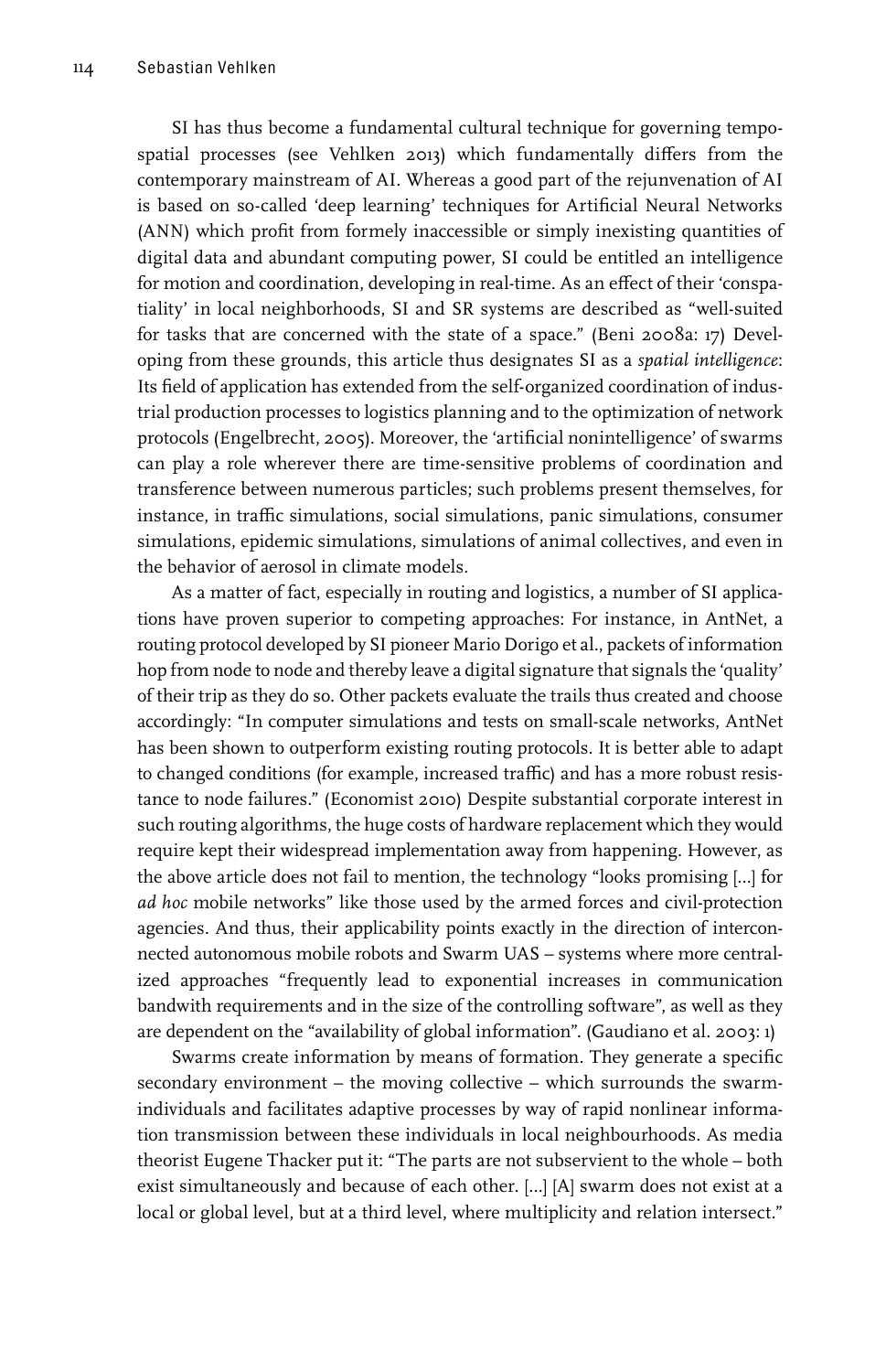(Thacker 2004) This third level precisely designates a specific adaptive environment which mediates between external environmental forces and the behavior of swarm individuals.

Turning back to the introducing example of this section, it becomes clear that Rodney Brooks' envisioned space invaders (and their actual NASA 'Marsbees' revenants) would take advantage of the allegedly superior capabilities of swarming collectives to explore unknown environments or areas which are difficult to access: In comparison to larger and more sophisticated single robots, drones or  $-$  in Brooks' context of space missions – rovers, individual swarm members were able to swiftly scan different areas, communicate decisive information back to near neighbors, and thus contribute to a collaborative and parallel process of collecting intelligence. SR, says Gerardo Beni, would benefit from the fact that "[t]he production of order by disordered action appears as a basic characteristic of swarms." (Beni 2008b: 153) This is due to the functioning of swarms where "the units operate with no central control and no global clock." (Beni 2008b: 154) Swarm systems update *partially synchronous*:

In fact, during an UC [updating circle, SV], any unit may update more than once; also it may update simultaneously with any number of other units; and, in general, the order of updating, the number of repeated updates, and the number/identity of units updating simultaneously are all events that occur at random durcing any UC. We call the swarm type of updating *Partial Random Synchronicity (PRS).* (Ibid.: 157)

This allows for a greater flexibility of the individual swarm members to adapt to external factors, and they each can only stimulate a limited number of next neighbors to similar increased or decreased activity due to their restricted interaction range. The specified size of a neighborhood and the resulting spatial structure and morphology of mobile collectives therefore formats the development of synchronization processes in the collective. Time-lags thus do not automatically lead to less sustainable systems, but on the contrary, it is precisely the synchronization (not simultaneity) via local information transmission which effects a strenghtening or weakening of movement reactions to external influences. Henceforth, asynchronicity or "order by disordered action" in swarms becomes operative by means of spatial dispositions. And consequently, the dynamic equilibrium of robot collectives is not only dependent from a contemporary reaction to external stimuli, but also from its 'conspatial' arrangement which is based on the parametrization of position-, distance-, and speed-measuring sensors. Such features even more apply for today's UAS swarms as these come with airborne abilities that Brooks' insectoid robots just would have dreamed of (instead of electric sheep). It is not a coincidence that the larger part of SR research today is occupied with UAS – and as an effect, also this article in the following focuses on aerial robots –, as these are able to navigate more easily in three dimensions without having to cope with the restrictions of grounded vehicles in two-dimensional environments.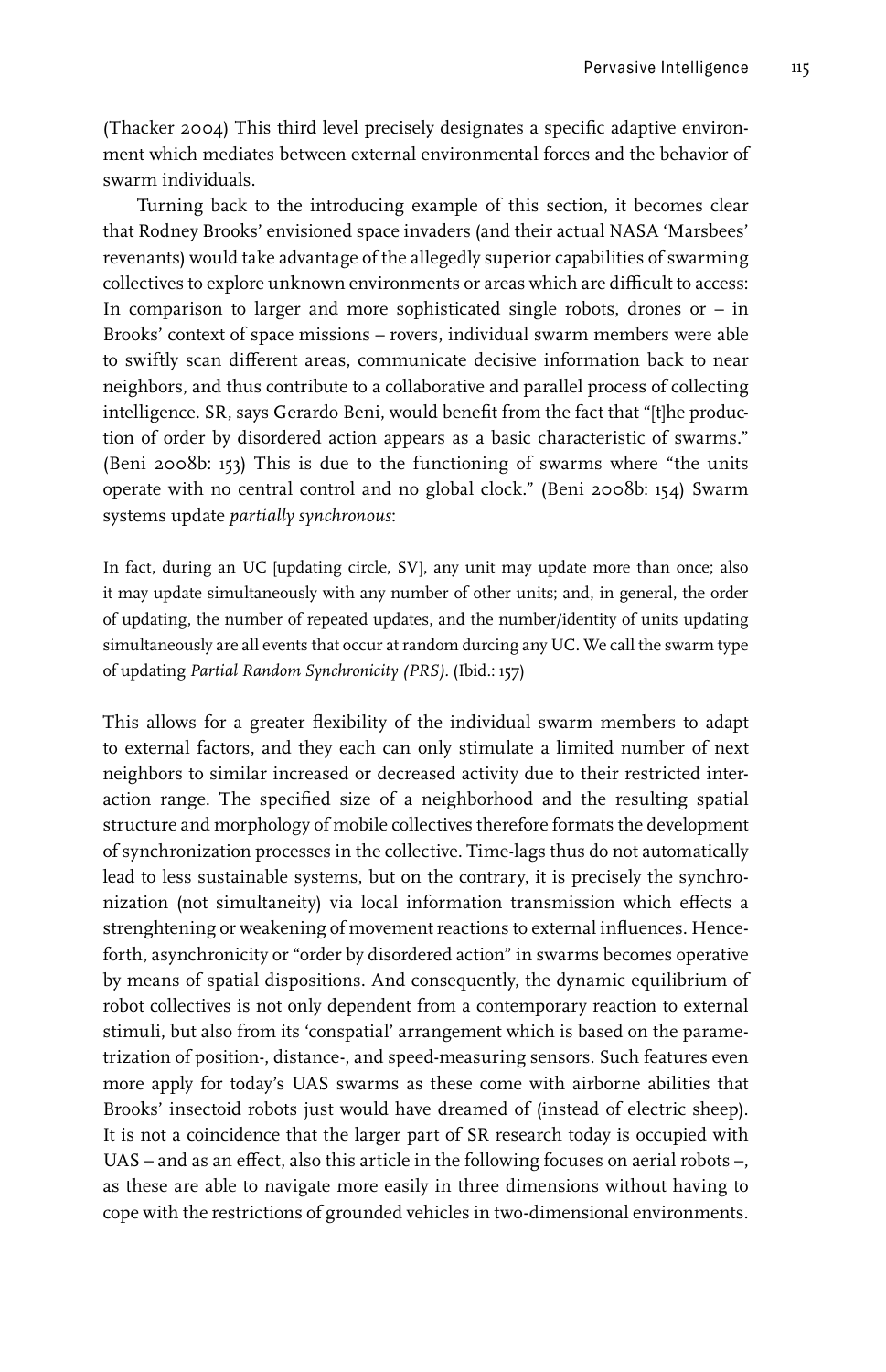The potential maneouverability of Swarm UAS adds an additional aspect to SI's concern of the state of a space: Not only constitutes the spatial intelligence of swarms their self-organisation capacities – coordinating the movements of cohesive collectives while adapting to external forces –, but it also provides the means to thereby 'read' or 'record' various data about the state of a surrounding space or environment. 'Intelligence', on this pane, first and foremost portends *reconaissance*. For instance, if a swarm member would identify something of interest with regard to a pre-defined mission goal, it could attract additional members searching in less promising places to the respective area. As computer scientist Erol Sahin put it: "[D]istributed sensing by large numbers of individuals can increase the total signal-to-noise ratio of the system." (Sahin 2008: 11). Together, swarm members could deliver a detailed view of a feature or object in that area – e. g., form different angles at the same time – more quickly. In a way, Swarm UAS thus are physical materializations of a mathematical search procedure from the field of SI known as *Particle Swarm Optimization* (PSO). PSO algorithms are inspired by search strategies of flocking birds looking for feeding sites which are scattered in a given area. By implementing the 'cornfield vector' of ornithologist Frank Heppner, PSO developers James Kennedy und Russell Eberhart modeled a search algorithm for maxima and minima of non-linear functions and for multi-objective optimization problems, using randomly dispersed particles which step-by-step would explore the search space, compare their relative positions, and eventually converge around local – or, even better – global optima (Russell and Eberhart 1995: 1942–1948; Heppner 1990: 233–238; Engelbrecht 2005; Poli et al. 2007: 33–57).

It is precisely this three-fold *spatial intelligence* and comparatively simple approach to tackle complex problems by distributed self-organization capacities which characterized SI as a fruitful AI subfield. However, against the backdrop of recent developments in robotics – and particularily UAS – hardware, not only its possible areas of applications have expanded, but also its bionic or bio-mimetic tell-tale of designing artificial robot swarms along the lines of 'mother nature' is proliferated. The following section further pursues the abovementioned spatial intelligence-dimension of *reconaissance*. It argues that contemporary research projects towards Swarm UAS take on interweaving technological and ecological environments in novel ways and thus point towards a reconceptualization of 'controlling' space.

#### Perveillance by Artificially Intelligent Behavior

Whilst SI and Agent-based Modelling and Simulation (ABM) software applications began to flourish from the mid-1990s onwards, Swarm Robotic invasions had been a long time coming. It took more than fifteen years until Erol Sahin published the seminal volume *Swarm Robotics* (Sahin 2008) and defined SR as "the study of how a large number of relatively simple physically embodied agents can be designed such that a desired collective behavior emerges from the local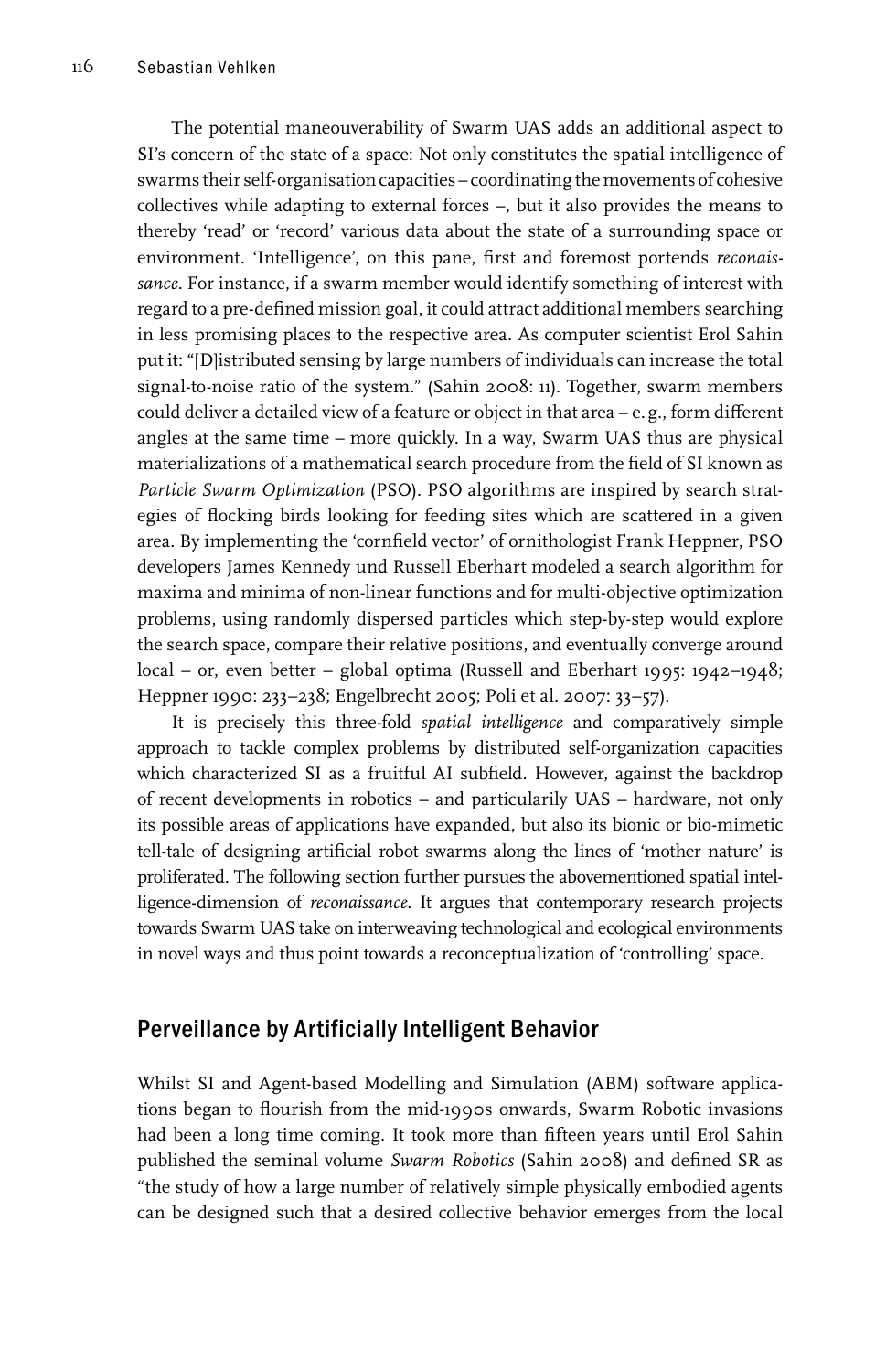interactions among agents and between the agents and the environment." (Sahin 2008: 12) For this volume, Gerardo Beni authored an introduction with the title *From Swarm Intelligence to Swarm Robotics* (Beni 2008a) in which he directly addressed the issue of lagging behind:

[T]he original application of the term [SI] (to robotic systems) did not grow as fast. One of the reasons is that the swarm intelligent robot is really a very advanced machine and the realization of such a system is a distant goal (but still a good research and engineering problem). Meanwhile, it is already very difficult to make small groups of robots do something useful. (Ibid. 2008a: 7)

Even if the volume included reports on pioneering projects like *SWARM-BOTS*  (Groß et al. 2006) and *I-SWARM* (Seyfried et al. 2005), the featured discourse remained mostly 'idiosyncratic': It circled around questions of how to engineer functioning robot collectives in the first place, thereby merely rendering diverse computer simulation softwares more realistic by introducing a certain 'hardware realism', that is, e. g. taking into account specific bandwith restrictions or compromised positioning routines of existing physical robots. At the same time, the mentioning of possible application areas was universally rubricated under 'future developments'. Researchers imagined a whole range of possible applications like collective minesweeping or the distributed monitoring of geographic spaces and eco-systems. Swarming elements were imagined to also take on counter measures by self-assembling into blockings against leakages of hazardous materials, thereby being scalable according to the graveness of a situation. The swarm-bots would synchronize with environmental events in space by tracking, anticipating, and levelling them by self-formation (see e.g. Beni 2008b).

This time-lag is – apart from the challenges of engineering working physical systems instead of virtual agents – also due to a changing understanding of SI. In 2000, Sanza Kazadi introduced the term *Swarm Engineering* recognizing that "the design of predictable, controllable swarms with well-defined global goals and provable minimal conditions" was mandatory in the field of robotics. "To the swarm engineer", he notes, "the important points in the design of a swarm are that the swarm will do precisely what it is designed to do, and that it will do so reliably and on time." (Brambilla et al. 2012, 2, cf. Kazadi 2000). The robots's being out-of-control – as in Brooks' provocative article header – thus had to be framed by rigidly determined objectives and behavioral control in order to prevent undesired outcomes: Bluntly put, it is much more expensive and time-consuming to deal with UAS crashing into the ground in real-world experiments than it is with boids crashing into computer-simulated obstacles.

Kazadi's perspective, whilst also seeking to overcome seemingly unproductive emerging patterns in animal collectives – like e. g. the circular milling which is observable in ants – on the other hand somehow compromised the conceptual juxtaposition of SR to animal swarms, thus broadening the respective research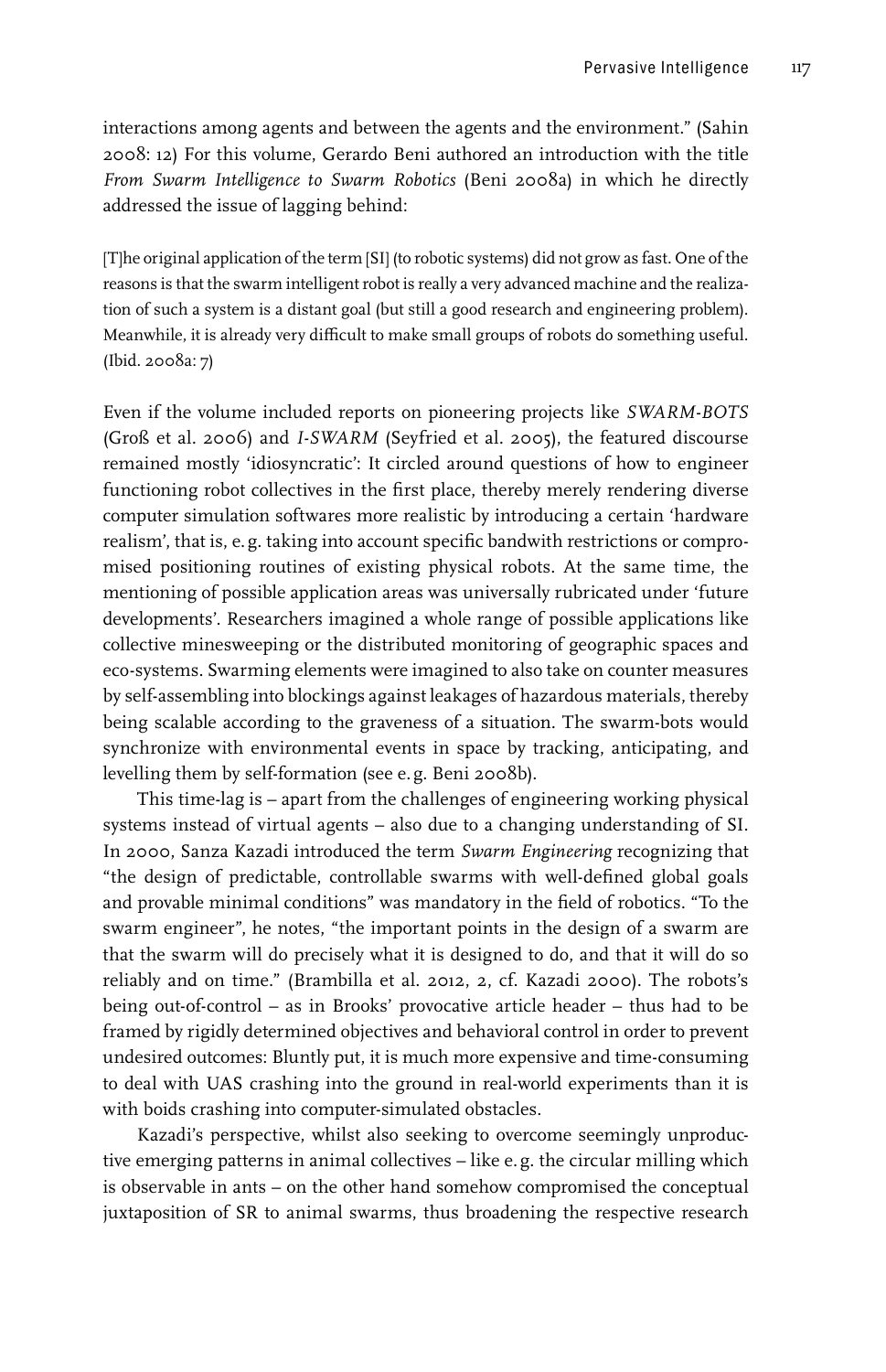field to more general collective robotic systems with sometimes little ressemblance to the abovementioned features of biological and computational swarms. Physical proximity – which is mandatory for bird flocks or fish schools – or stigmergy, that is, communication per deposition of cues in the environments – like the pheromone trails in social insects – in Swarm UAS are often replaced by neighborhoods which are defined by the capability of intra-platform datalinks or backlinks to ground control stations. Conceptually, they are thus capable of maintaining cohesion even if they are rather widely distributed over an area as long as they stay in the range of their communication systems. This feature makes them all the more attractive as distributed sensor systems which bring into congruence swarm space and environmental space. Furthermore, swarm-engineered UAS like the abovementioned *Perdix* drone collective are based on a principle which sounds rather perplexing to the humanist ear: "directed autonomy" (Page and Tripp 2012: 6): Human mission operators, when following the drone's movements on a tactical screen, will put in certain general orders, so-called 'plays' – like, e.g. 'encircle area X' or 'follow object Y'. The *Perdix* system is designed to then interpret these orders and execute them autonomously according to local circumstances (see Feng and Clover 2017). Or, in another approach, the conspatiality of swarms enables an UAS operator to direct a whole collective by taking control over only one swarm member – the others would then automatically follow its lead. (see Scharre 2014)

Certainly, there are quite a few technical as well as ethical repercussions of such approaches to keep humans 'in the loop' which have to be considered. (see e.g. Butha et al.: 2017) And if today a search on *IEEE Xplore* generates about 1,500 hits for 'swarm robotics', it seems mandatory to separate the wheat from the chaff, not only in terms of the permitted level of autonomy involved, but also in terms of the functioning and operativity under realistic conditions of the respective collective robotic systems. Nonetheless, one has to acknowledge a rather profound transformation within the last 10 years that brought SR out of a mere technological niche and to – as mentioned in the introduction – a prominent position in the current discourse of autonomous robotics. Combined with at least two additional effects, that is, first, the easier accessibility of reliable and lightweight UAS building parts, sensory and communication equipment, and software, and second, a significant investment in micro-UAS, not seldom with military funding – take as an example the US-American MAST (Micro Autonomous System and Technology) and DCIST (Distributed and Collaborative Intelligent Systems and Technology) programs (see Economist 2017) – this expansion quite likely enforces the assessment also of the possible socio-political-technical implications involved. An assessment that prolongates existing *Politics of Swarms* (Parikka 2008) to their physical embedding in machinic collectives, and that seems to reflect a novel urgency to discuss their *spatial intelligence* as a particular media-ecological feature.

The objective of Swarm UAS to gather information about surrounding environments portends the *reconnaissance* dimension of 'intelligence'. Understood as distributed sensor systems they are *first* designed to collect data "across spatial,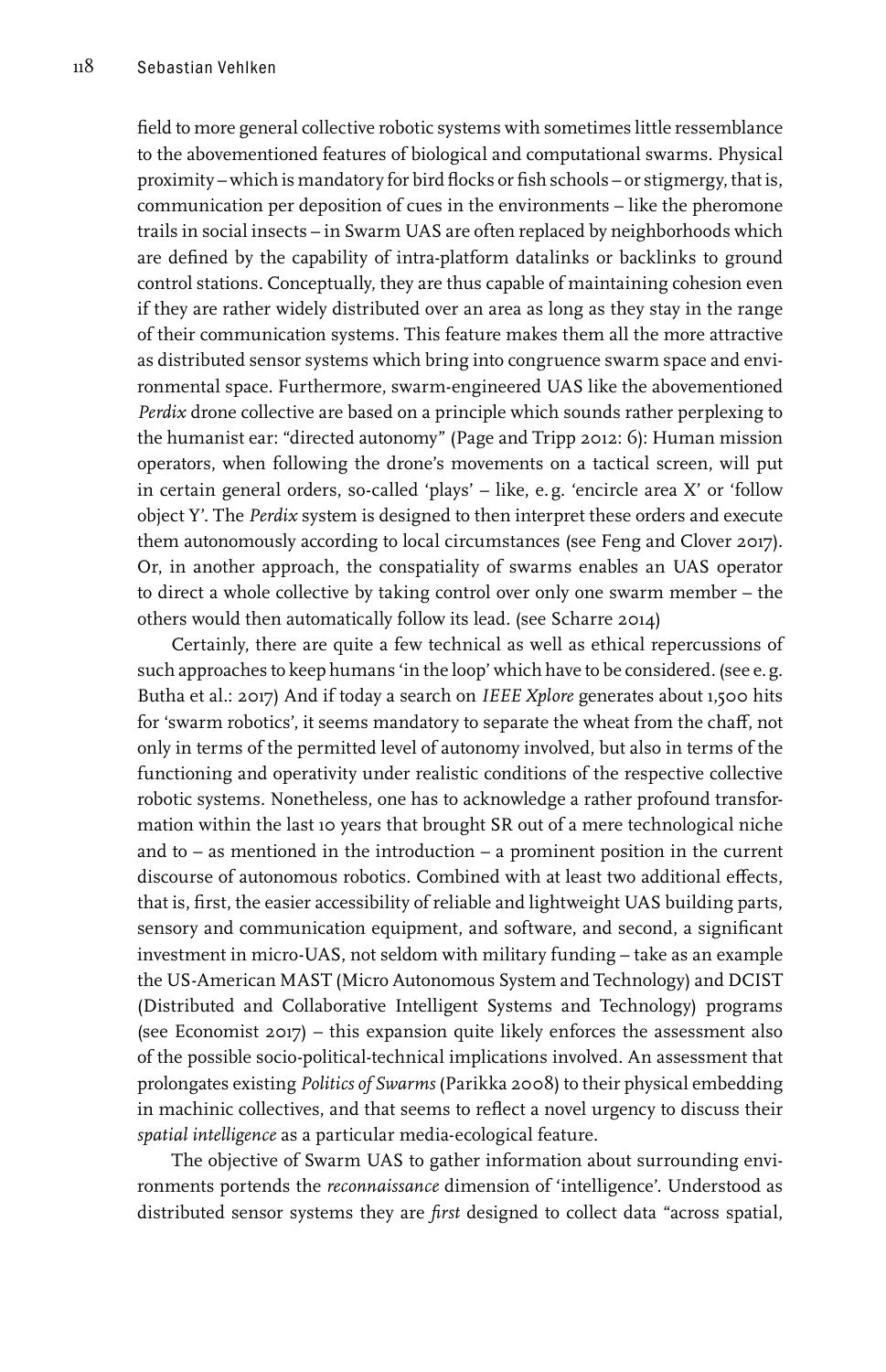temporal and spectral domains" (Page and Tripp 2012: 4), with certain Swarm UAS developed along the purpose of *pervading* space in three dimensions and time. This way, such systems principally could offer more detailed spatial information than single platforms, from large drones to satellites. (see e.g. Colomina and Molina 2013: 79) *Second*, with novel technological features that could overcome today's main shortfall of UAS – that is, short operation time due to limited battery power – a substantial part of Swarm UAS development is occupied with constructing robots that could become *permanent* parts of a hybrid technoecological environment: On the one hand by ways of bio-mimicking animal behavior not unlike the ones depicted in Stanislaw Lem's novel, and on the other by also integrating technical infrastructures into this set of behavior. And *third*, Swarm UAS could themselves be used as effectors of particular environments on the electromagnetic level, e.g. as instant, wireless communication networks (see Kruzelecki 2015; Pacheco et al. 2012) or, in the military field of Electromagnetic Warfare (EW), as jammers or distributed beamforming radar platforms (see e.g. Kocaman 2008).

Turning back to Rodney Brook's article for a last time, it highlighted a further aspect which is also of eminent relevance today – economies of scale: Small robots can be mass-produced, can be largely constructed from off-the-shelf components (see e.g. Scharre 2014), or can even be 3D-printed on site (see e. g. Marks 2011; Balazs and Rotner 2013) because their capabilities profoundly are created in their software and communication routines and not by the sophistication of their hardware. Indeed, technologies developed for smartphones – like miniature cameras, GPS navigation, radio communication, data processing power, sensors for measuring its relative position, acceleration, and environmental information (sound, pressure, humidity etc.) – are appropriate to the requirements of miniature UAS (see e.g. Cevik 2012: 602). So is a shared need for minimal weight, size, and power. (see Hambling 2015: 4) The immense investments of the smartphone industry into advancing such technologies thus effectuated rapidly improving capabilities and a simplyfied usage of UAS, and as a consequence, a fast-growing market for commercial drones. But nonetheless, it is an oversimplyfication to speak of such micro drones as smartphones on wings, with "the wings [as] the cheap part". (Hambling 2015: 4) Intensive research in various propelling technologies – from winged layouts to multicopter technology (e.g. Vázárheyli et al. 2014) to bio-inspired, insect-like flapping techniques (De Croon et al. 2016) or to the insect-like aerodynamics generated by cyclocopter technology which lack any biological analogy (see Economist 2017) – suggests that different objective areas would also demand quite different types of drones.

As of today, UAS are employed in a wide variety of application fields – from public safety and policing via infrastructure surveillance and environmental or wildlife surveys to Lady Gaga's *NFL Super Bowl* 2017 stage show (see more examples on Unmanned Aerial Online 2018). And this availability of off-the shelf solutions combined with low entry costs and rapid evolution makes it attractive to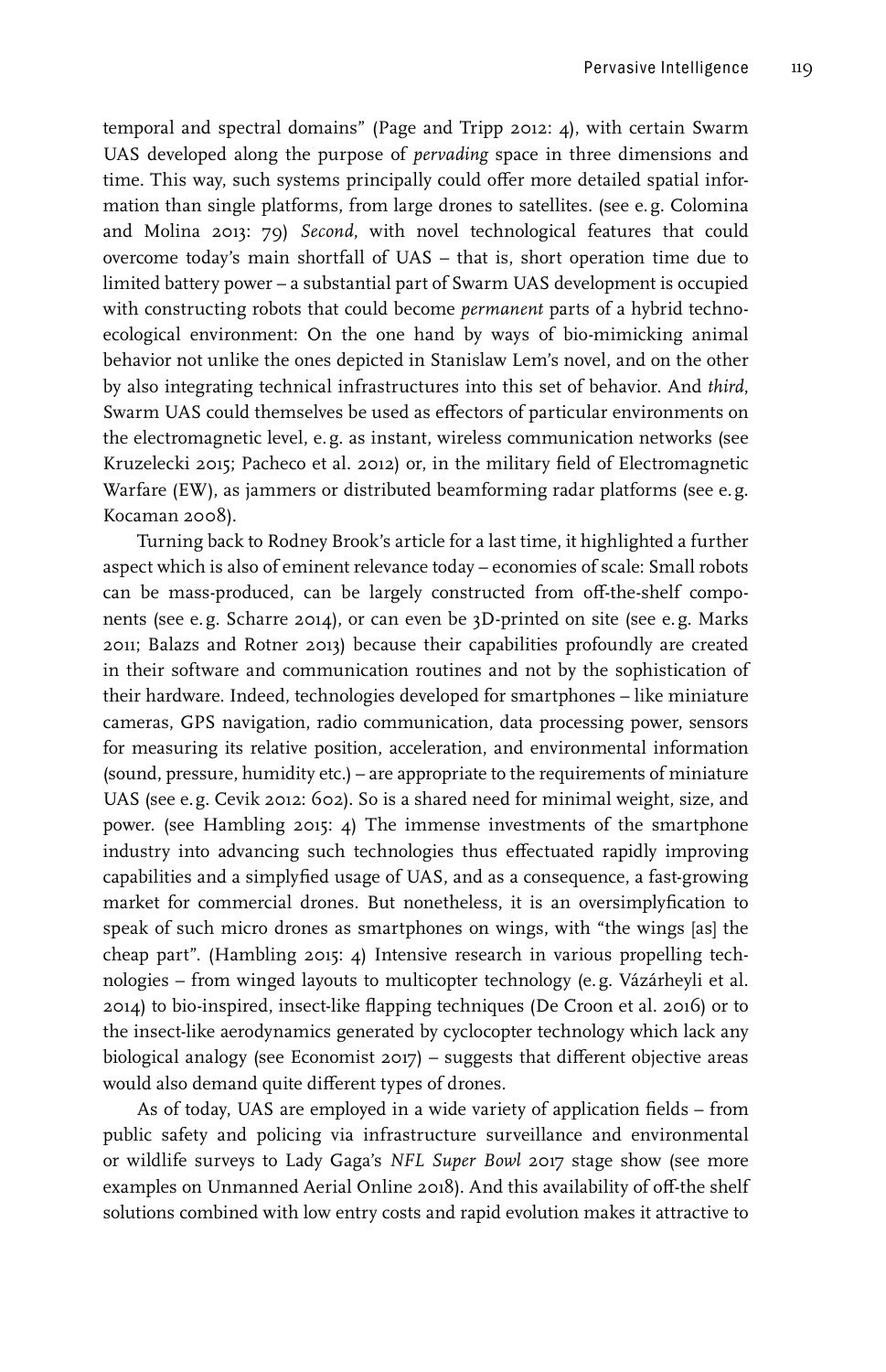harness the advantages of swarming by customizing commercial drones with SI algorithms. Swarm UAS offer substantial advantage over single UASs in research fields where the parallel coverage of wide areas is paramount, e.g. in the generation of spatial data and maps for general use (Colomina and Molina 2014: 79), in environmental or wildlife monitoring, in agriculture, in urban studies, or in military reconaissance. Following principles like PSO, areas of interest could be identified easier and faster, and by collecting data in parallel, scanning and surveillance tasks could also be accelerated.

Furthermore, fault-tolerance is inherently provided by the use of swarms, because a single drone can be removed with a limited impact on the overall formation. Swarms can also provide scalability, i.e., adding or removing drones from a swarm, in order to better adapt to changing conditions or to simply replace one or more UAVs experiencing issues or battery depletion. (Bacco et al. 2017: 2)

In addition, by producing low-altitude remote sensing (LARS) – be it optical, infrared, acoustic, or other  $-$  in high definition, small drones not only reduce operation costs, but provide data which are unattainable by larger UAVs or reconnaissance satellites: the data recovery of small drones remains independ from atmospheric interferences, clouds or other objects which block top-down sensing, and they fly at much lower speeds and thus create higher point densities. (see Carbomap 2014) Some systems are capable of automatically stitching together high-resolution images in a mosaic map, with data processing carried out on board. Only when something of interest is identified, this data is send back to the ground control unit for further analysis. This way, the necessary bandwith requirements can be kept low. (Hambling 2015: 109) A concrete example is *Carbomap's* successful attempt to measure the canopy height of rainforests by airborne LIDAR (Light Detection and Ranging). This technology, recently having become famous by the airborne scanning of a (sufficiently well-known) Maya city under a closed rainforest canopy, enables 3D maps to be created, and further relevant metrics such as forest carbon to be calculated or estimated – a technology which could also be used for the exploration of the internal spaces of built structures.

However, the abovementioned pervasive actions of Swarm UAS still severely suffer from one crucial disadvantage – the limited operation time. This typically ranges from one hour to a few minutes in the case of micro-UAS. Hence, on the one hand, researchers seek to improve power supply by turning to novel battery technology, fuel cells, or solar power – the latter is especially suitable in micro drones because of their better surface-to-weight ratio compared to larger UAVs or planes (Hambling 2015: 133–136). On the other, some developers take certain animal behaviors as a starting point and try to simulate them with their UAS. In attempts like the following, Rodney Brooks' early research clearly resonates, and the respective UAS can be depicted as technologies which mediate between and capitalize from both natural and technological environments.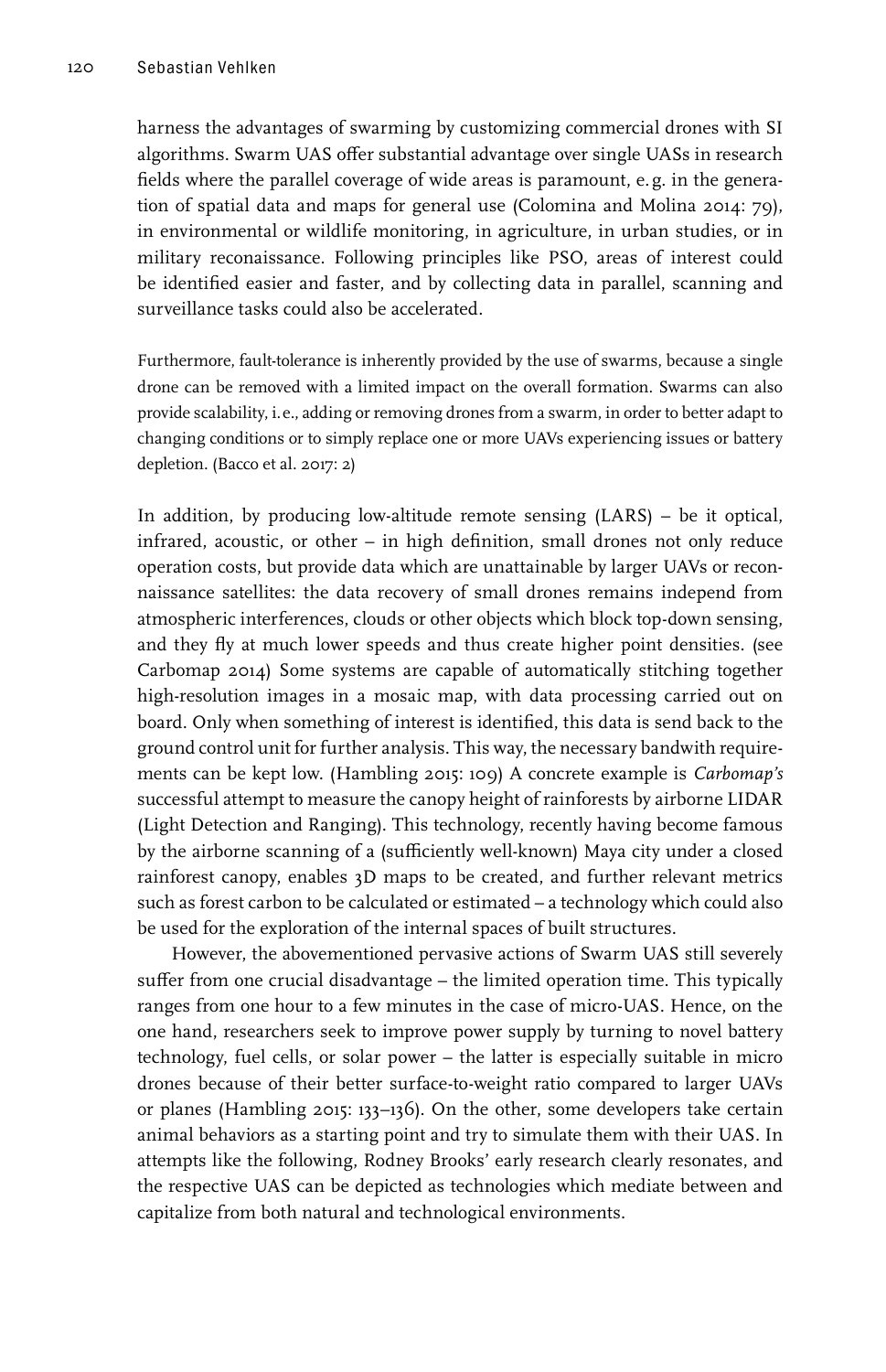For instance, researchers simulate the flight patterns of seabirds – the respective data extracted by precise GPS trackers placed on living albatrosses – to extend operation time, using drones that learn to orient themselves in relation to airflows and to plan their trajectories through different layers of air by continuously calculating a wind field estimation model fed by data from computer simulations and several sensors (Hambling 2014; Langelaan and Roy 2009). *Vishwa Robotics* constructs UAS which use the ability to perch – that is, to simultaneously save power between flight times and gather intelligence from more stable viewpoints than while hovering in mid-air. With the high-speed analysis of landing birds, the researchers identified different landing strategies and developed simplified artificial legs which would allow for landing maneouvers similar to birds, both on flat surfaces and on branches (Gajjar 2012). Yet the ability to perch autonomously also includes the necessity to identify and steer to suitable locations. Perching sensors could use visual sensors to indentify, select and survey and exploit such places by creating 3D models of possible landing areas. Other approaches let the drones spiralling down and use cameras to detect possible perches by the shadows they cast, because these give useful 3D information (see e.g. Bosch et al. 2006).

Yet different research projects develop such concepts even further. If drones would perch or roost on particular places – like power lines – they could be enabled to not only save power, but to actually recharge. Design Research Associate's *Bat Hook* can be tossed over a power line where its sharp edge will cut through the insulation. The device also works as an AC/DC converter which regulates highvoltage power down for charging electronics (Hambling 2015: 129). *Urban Beat Cop*, a prototype mobile CCTV system, is equipped with a similar tool to possibly become a permanent part of urban landscapes. His design aims at generating the ability to carry out missions that continue indefinetely (Launchstories 2018). And incidentially, this could further advance societal control measures as "drones [become] not just tactical devices for patrolling or dealing with a particular incident […]. The Urban Beat Cop design includes software to carry out some types of pattern-of-life monitoring automatically. It could keep track of the comings and goings of specific vehicles in an area and potentially even individuals. It may not be Big Brother watching you in the future, but a small perching drone". (Hambling 2015: 130)

Hence, these latter approaches aim at adding a function of permanence to the spatial and behavioral intelligence of UAS which further integrates them with features of their ecological and technological environment – from airflows to electric currents. Besides the abovementioned spatial-intelligent aspects of dynamic self-organization as collective structures and of providing advanced reconaissance capabilities when utilized as distributed sensor networks, this function of permanence thus fosters a novel perspective: It understands such UAS as bio- or zoo-technological hybrids which mediate between and actively intertwine biological and machine ecologies. And this aspect is yet bolstered by Swarm UAS system which, one might say, act as particular media ecologies of their own right. For instance, the *Swarming Micro Air Vehicle Network* (SMAVNET) project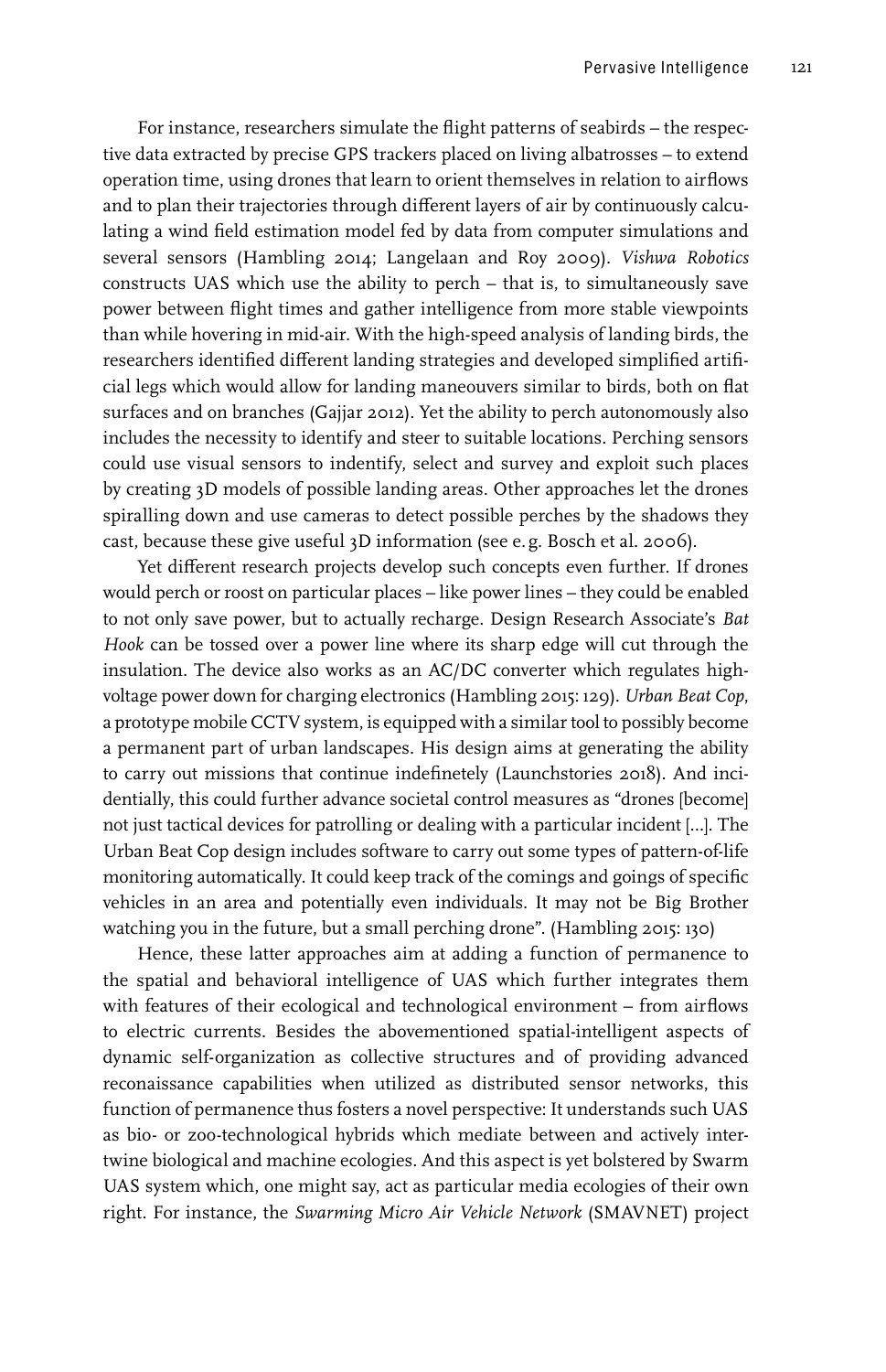of EPFL Lausanne explores the benefits of so-called Flying Ad-Hoc Networks (FANET) for cases of catastrophic events when ordinary communication networks are not available or out of service. Flying ad-hoc networks detect and localize any WiFi devices by detecting their WiFi packets. Since commercial WiFi devices such as smartphones, tablets, or laptops periodically transmit a signaling packet, the drone swarm can learn and processes various parameters by accessing those packets, including the power received by the antenna. By comparing their power, the position of the transmitter can be estimated while it remains completely unaware of the search operation. Thus, the system can connect and coordinate rescue teams and localize victims (Kruzelecki 2015). But obviously, such technology could also be used for other – e.g., military – reconaissance tasks.

By all means, one has to keep in mind that most of these examples still are on rather early stages of their development, and that, as said before, the employment of working Swarm UAS of whatever size is still in its infancy. However, one can clearly notice that, on the one hand, rather rapid advances in robotics have had a profound effect also on the 'materialization' of existing computational SI concepts and algorithms into robot collectives. And that, on the other, this stirred up a lively discourse as to possible socio-political consequences of a hypothetically widespread future use of such "artifical nonintelligence" – a discourse which more often than not recharges earlier concepts of the eeriness of swarms (see e. g. Vehlken 2013b) with contemporary culturally pessimistic accounts of autonomous robotics.

#### Weapons of Mass Production, or: Misuse of Consumer Electronics

In certain ways, one of the most bizarre weapons development projects of WWII already incorporated some of the features which make Swarm UAS nowadays a valuable research area. Initiated by the dentist, dandy and inventor Lyte S. Adams (see Pias 2007: 306), the US Military from 1942–45 carried out *Project X-Ray*. It was aimed at constructing a "vector method of incinerary bombing" (Couffer 1992: 11) by using bombs filled with bats equipped with tiny explosives which would be released in mid-air over Japanese cities, spread out to naturally seek refuge under roofs of houses, and then incinerate the hideouts with a newly produced chemical agent later to be known as napalm. However, unlike its mission goal suggested, the weapon was highly undirected, uncontrollable – this was proven by a failed test when six armed bats escaped the laboratory at Carlsbad Auxiliary Airfield and lit up several buildings – and, even worse for military strategists, their effects were incalculable. Finally, things went bad for the bat bomb when another device for attacking Japanese cities and for creating "very widespread destruction" (Fieser 1964) was mission-ready earlier and promised greater efficiency in terms of manufacturing and destruction. Nevertheless, as Claus Pias pointed out, the bat bomb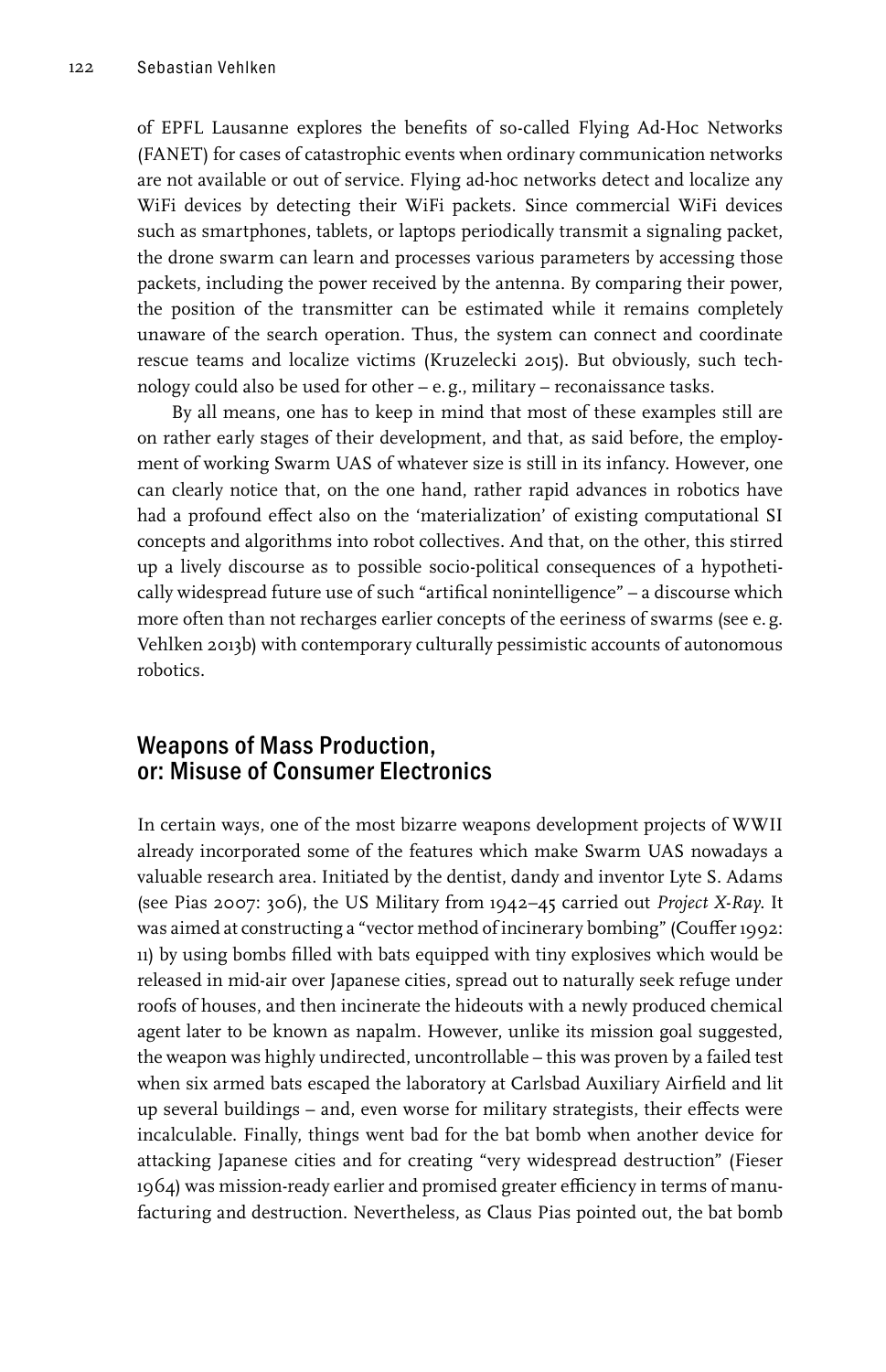as an incalculable, areawide, suprising and compact weapon structurally corresponded to the device, that is, the atomic bomb. (see Pias 2007: 315) Apart from the effect that the bat bomb – at least in theory – would have been horrifying because of the invisibility of the effectors: A dispersed bat attack would not be identifiable as an attack but would appear as a mere environmental disaster. And this would have been quite the opposite of giant blasts and iconic mushroom clouds.

Swarm UAS today have the potential to realize more refined 'vector methods' than these eerie historical forerunners. In the viewpoint of a number of military analysts, recent developments in UAS technology as those described above thus are likely to have an immenent effect on the posture of military force. If these 'bunches of small cheap dumb things' also in warfare could do the same job as an expensive smart weapon, a change of direction in military strategy and thinking would be at hand. These considerations turn upside down the quote of Friedrich Kittler that "entertainment industry, in the truest sense of the word, is a misuse of military equipment" (Kittler 1986: 149, trans. SV): Nowadays, it rather seems to be the military that misuses consumer electronics.

"Quantity has a quality all its own" – what has been a contemptuous quote by Joseph Stalin in WWII times and has long been displaced by the trend of the past quarter of a century to deploy fewer but more advanced (and expensive) weapons platforms of high complexity could be reversed by swarm technology (Feng and Clover 2017): "The next generation of weapons may see sophisticated technology systems outdone by the sheer numbers of autonomous swarms." Hence, being the manufacturing center of the commercial drone and smartphone industry could generate competitive advantages. It is hardly a coincidence that in China, private sector manufacturers already have been co-opted to work for the People's Liberation Army. (Feng and Clover 2017) This way, military institutions also try to incorporate the nowadays much faster innovation and development cycles of private manufacturers. And if at one future stage of development, the mass-production of Swarm UAS became feasible, this could also provide smaller countries and even groups "with capabilities that used to be the preserve of major powers" and complicate possible responses to various crisis our the ability to influence events with military force. (see Hammes 2016: 8) This completely turns around the structural equivalence of WWII bat bombs and nuclear weapons which was noted by Pias:

Swarm technology, say defence experts, is attractive […] as it would allow […] to project force with a lower probability of military confrontation. Drones, unlike fighter jets or aircraft carriers, are less threatening and can be shot down or captured without triggering a military escalation. In December, China seized a US underwater drone in the South China Sea, which the PLA then handed back after a few days. This would have triggered a major crisis had it been a manned vehicle. (Feng and Clover 2017)

Yet such a conclusion remains just as speculative as some scenarios which point into other directions, stating that Swarm UAS could contradict the established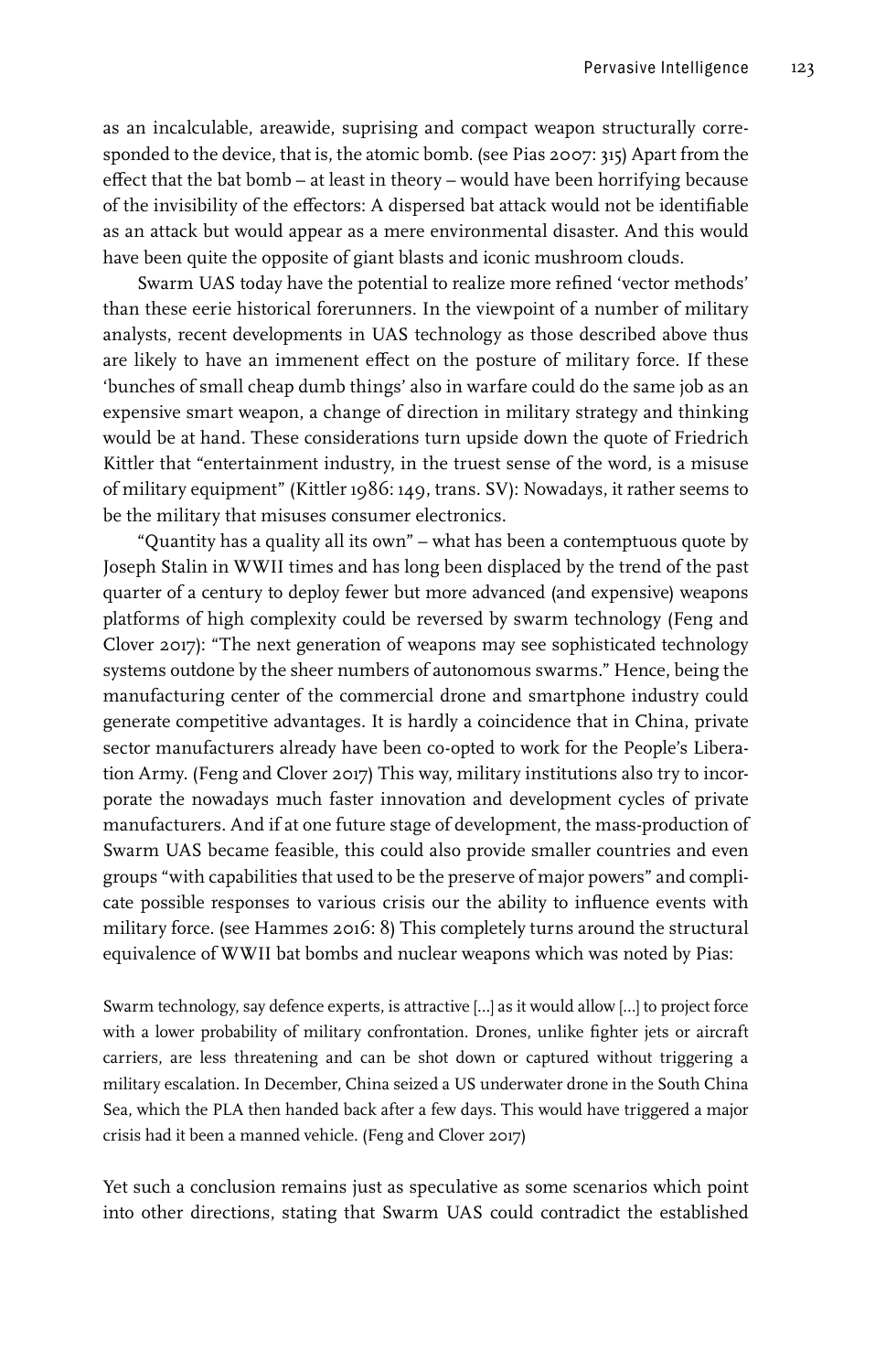fact that air power cannot hold ground. However, on the basis of improved identification and targeting capacities – whose drive also primarily stems from the commercial sector and further blurs the distinguishability of military and civil applications (Feng and Clover 2017) – and in congruence with some of the technological approaches mentioned in the third section of this text, swarm drones could be enabled to occupy an area and 'pervey' it for a long period of time, and also to carry out more precise strikes in far greater numbers than common drone types. (Hambling 2015: 288) In consequence, some authors already imagine the dawn of a new age in military strategy: "[T]he nuclear balance is maintained because neither side can disable the other's startegic weapons with a first strike. Swarms might change this balance and make first strikes possible – or strikes by nonnuclear powers seeking to disarm nuclear ones." (Hambling 2015: 302)

Around the year 2000, 'swarming' began to be discussed in the context of an emerging doctrine of network centric warfare in the US military. Nonetheless, when authors like Sean Edwards (2001) or James Arquila and David Ronfeldt (2000) depicted biological, historical and future scenarios of swarming, the term was employed in a mere metaphorical sense. It subsumed all sorts of cooperative, networked actions on the battlefield, it was focusing primarily on tactics, more precisely to a turn to special forces operations coordinated by superior network centric warfare capabilities, and it thus still put human soldiers in its center. (Kaufmann 2007) Swarm UAS, however, in the words of a military strategist, mark a shift to "true swarming":

Emerging robotic technologies will allow tomorrow's forces to fight as a swarm, with greater mass, coordination, intelligence and speed than today's networked forces. Low-cost uninhabited systems can be built in large numbers, […] overwhelming enemy defenses by their sheer numbers. Networked, cooperative autonomous systems will be capable of true swarming – cooperative behavior among distributed elements that gives rise to a coherent, intelligent whole. And automation will enable greater speed in warfare, with humans struggling to keep pace with the faster reaction times of machines. The result will be a paradigm shift in warfare where mass once again becomes a decisive factor on the battlefield, where having the most intelligent algorithms may be more important than having the best hardware, and where the quickening pace of battle threatens to take control increasingly out of the hands of humans. (Scharre 2014: 10)

This type of AI – as has been mentioned above – consists of the combined abilities of autonomously coordinated movement and navigation, distributed sensing and multi-spectral imaging. Its capability of collective self-organization which oscillates between dispersion and concentration can make them efficient as attack weapons and likewise, in comparison to single platform systems, it reduces the danger of being detected or shot down. Or, as Scharre puts it: "Mass allows the *graceful degradation* of combat power as individual platforms are attrited, as opposed to a sharp loss in combat power if a single, more exquisite platform is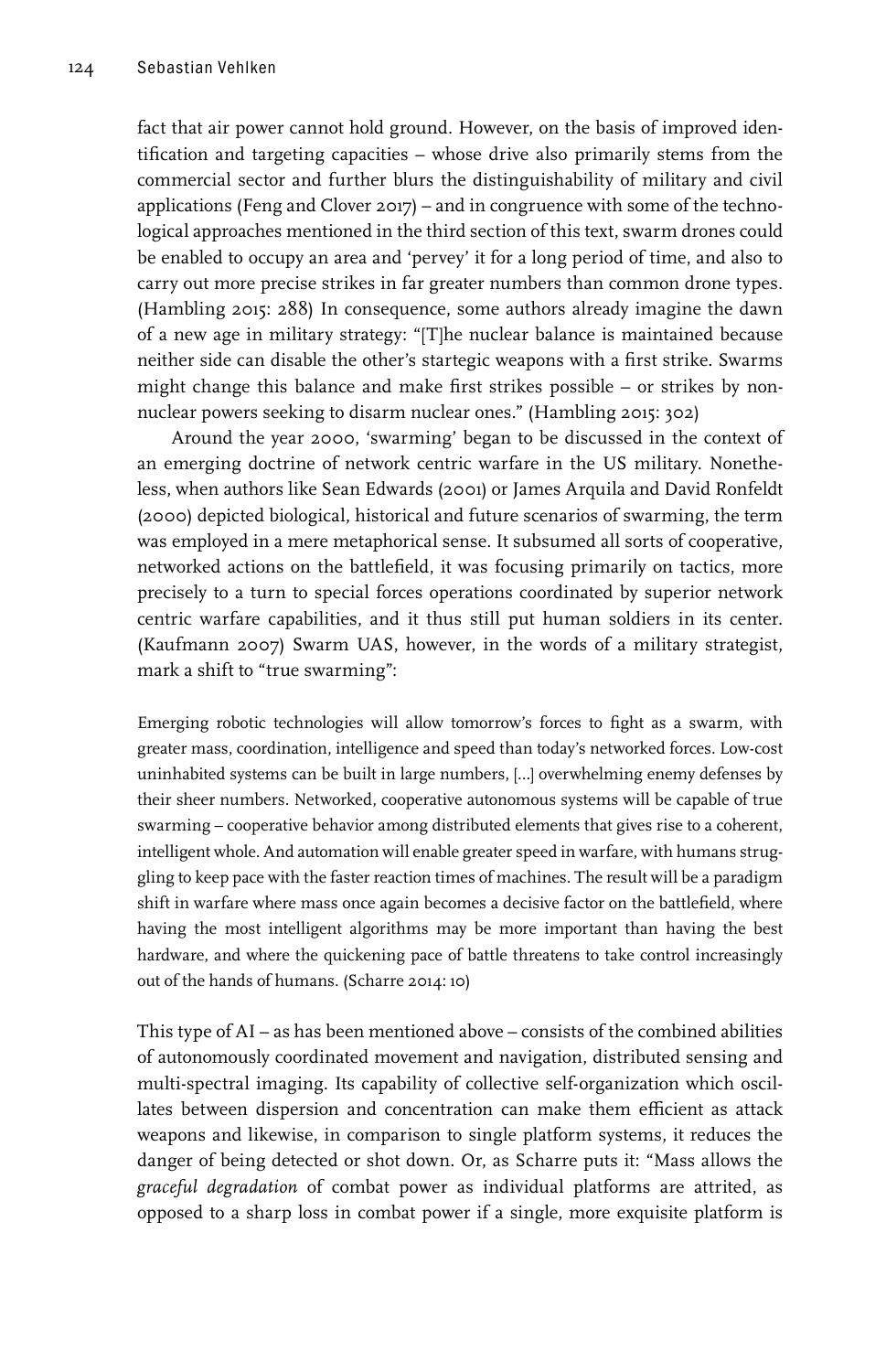lost. Offensive salvos can *saturate enemy defenses.* Most defenses can only handle so many threats at one time." (Scharre 2014: 14). Major movie productions from *The Matrix Revolutions* (Lana and Lilly Wachowski, US 2003) to *The Day the Earth Stood Still* (Scott Derrickson, US 2008) and *Star Trek: Beyond* (Justin Lin, US 2016) have depicted such swarm attacks by impressive CGI sequences – which, as a matter of fact, are also operating with SI (see e. g. Vehlken 2013b); fictional scenarios whose visual sophistication nonetheless might add its part to imagined futures like Scharre's.

In addition, some authors stress that different types of sensors could be distributed to different swarm members, a so-called heterogeneous group control (Economist 2017). This means that the functions of failing or eliminated UAVs can easily be taken over by other swarm members and the operational readiness of the Swarm UAS remains intact. Other explore their suitability as electronic warfare devices – e.g., as distributed beamforming platforms used for jamming enemy radar (see e.g. Kocaman 2008; Cevik et al. 2012), or as electromagnetic pulse weapons (Hammes 2016: 8). Moreover, Swarm UAS could serve as mobile minefields in the air, on the ground, and under water. Furthermore, their small size is seen as an asset: "With the advancement of radar and sensors in addition to on-going developments of counter-stealth technology, only systems at the micro, near-silent and ultra-low energy levels will have any chance of operating undetected." (Goh 2017: 46). And with novel types of nanoexplosives, the small payload capacity of Swarm UAS nonetheless could yield substantial destructive effects (for a compelling overview, see Hambling 2015: 209–241) – not unlike the bats of Project X, but this time, with a (or multiple) clearly defined vector(s).

However, if (semi-) autonomous Swarm UAS would be employed for force projection in such ways, this does not only intensify ethical objections like those already discussed in the context of existing drones or robot systems, like possibly automated kill decisions (see e. g. Suarez 2017). Various authors therefore call for the necessity to put the employment of such systems under international law and classify them as weapons of mass destruction, or at least ban them like land mines or cluster bombs (see e.g. Chamayou 2015; see Hambling 2015; see Hammes 2016).

And this, finally, brings us back to the clear-sightedness of Stanislaw Lem's essay: If not being critically discussed and regulated, scenarios could become realistic where the spatio-temporal intelligence of Swarm UAS could lead into a similar direction as he sketched it out in his futuristic essay:

The greatest problem in the unhuman stage of military history was that of distinguishing friend from foe. This task had been accomplished, in the twentieth century, by means of electronic systems working on a password principle. Challenged by radio, a plane or an unmanned missile either radioed the right answer or else was attacked as an enemy craft. This ancient method now proved useless. The new weapon-makers again borrowed from the biosphere […]. The nonliving weapon might imitate (extremely well) floating dust specks or pollen, or gnats, or drops of water. But under that mask lay a corrosive or lethal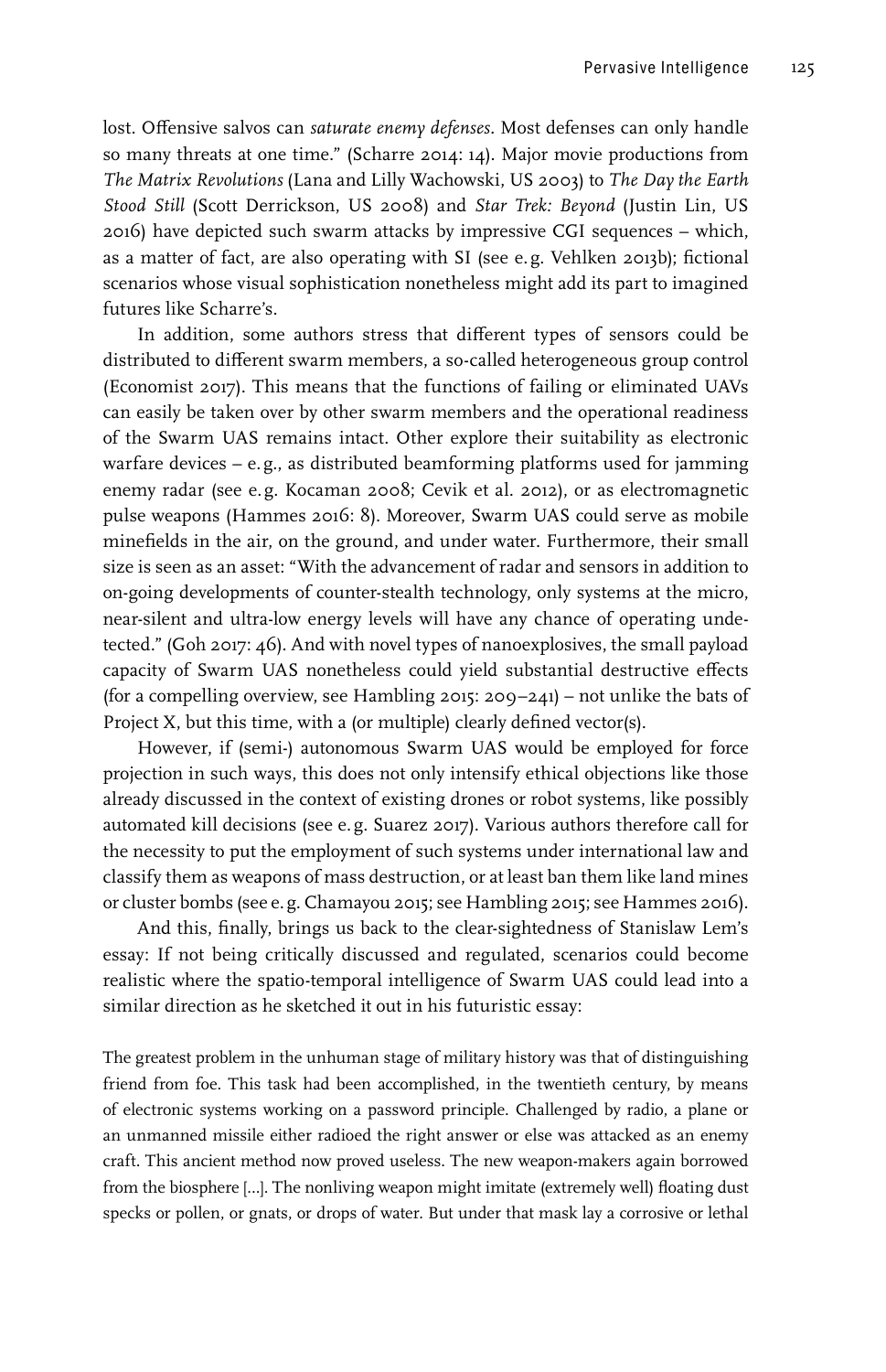agent. […] Thus peace was war, and war peace. Although the catastrophic consequences of this trend for the future were clear – a mutual victory indistinguishable from universal destruction – the world continued to move in that fatal direction. It was not a totalitarian conspiracy, as Orwell once imagined, that made peace war, but the technological advances that effaced the boundary between the natural and the artificial in every area of human life. (Lem 1983: 34 and 38)

Thus, to conclude, the consideration of a possible significance of technologies which seek to exploit the particular "artificial nonintelligence" of SI and SR boils down to the interpretation of 'pervasion': With its promise of producing emergent solutions for routing, survey, or SMAVNET tasks SI and SR generate more efficient and sustainable methods of 'controlling' space; that is, in a mere managerial articulation of its meaning. However, as the military debate implies, it also portends a rather restrictive biopolitical and governmental downside. Of all things, it could be the bio-inspired tempo-spatial intelligence of Swarm UAS which is attributed – while interweaving natural phenomena and behaviors with technical networks – the risk of straightly clearing a path of regression to something like the Hobbesian 'natural state'. Only this time, in a media-ecologically enhanced version. As long as such scenarios are still speculative because of the infancy states of most of the technologies involved, and with regard to the topic of this issue of *Digital Culture and Society*, it may suffice to state that in the slipstream of current AI killer applications, it is the peculiar form of behavioral AI exhibited by swarm intelligence which no longer only governs the motion control of artificial agents in computer simulations or of robot collectives in unknown environments, but which might transform our understanding and control of environmental space as such.

## References

- Arquila, John and David Ronfeld. 2000. *Swarming and the Future of Conflict*, Santa Monica: Rand.
- Bacco, Manlio et al. 2017. "UAVs and UAV swarms for civilian applications: communications and image processing in the SCIADRO project." *1st International Workshop on Unmanned Aerial Systems (IWUAS). Workshop of the 9th International Conference on Wireless and Satellite Systems 2017*, Oxford, 14–15 September. [https://www.researchgate.net/publication/320057430\\_UAVs\\_and\\_UAV\\_](https://www.researchgate.net/publication/320057430_UAVs_and_UAV_swarms_for_civilian_applications_communications_and_image_processing_in_the_SCIADRO_project) [swarms\\_for\\_civilian\\_applications\\_communications\\_and\\_image\\_process](https://www.researchgate.net/publication/320057430_UAVs_and_UAV_swarms_for_civilian_applications_communications_and_image_processing_in_the_SCIADRO_project) [ing\\_in\\_the\\_SCIADRO\\_project](https://www.researchgate.net/publication/320057430_UAVs_and_UAV_swarms_for_civilian_applications_communications_and_image_processing_in_the_SCIADRO_project)
- Balazs, Michael A. and Jonathan Rotner. 2013. "Open, Commercial Technologies Lead to Cost-Effective Reconnaissance Solutions." *The MITRE Corporation*, (11 December). [https://www.mitre.org/publications/project-stories/open-com](https://www.mitre.org/publications/project-stories/open-commercial-technologies-lead-to-cost-effective-reconnaissance) [mercial-technologies-lead-to-cost-effective-reconnaissance](https://www.mitre.org/publications/project-stories/open-commercial-technologies-lead-to-cost-effective-reconnaissance).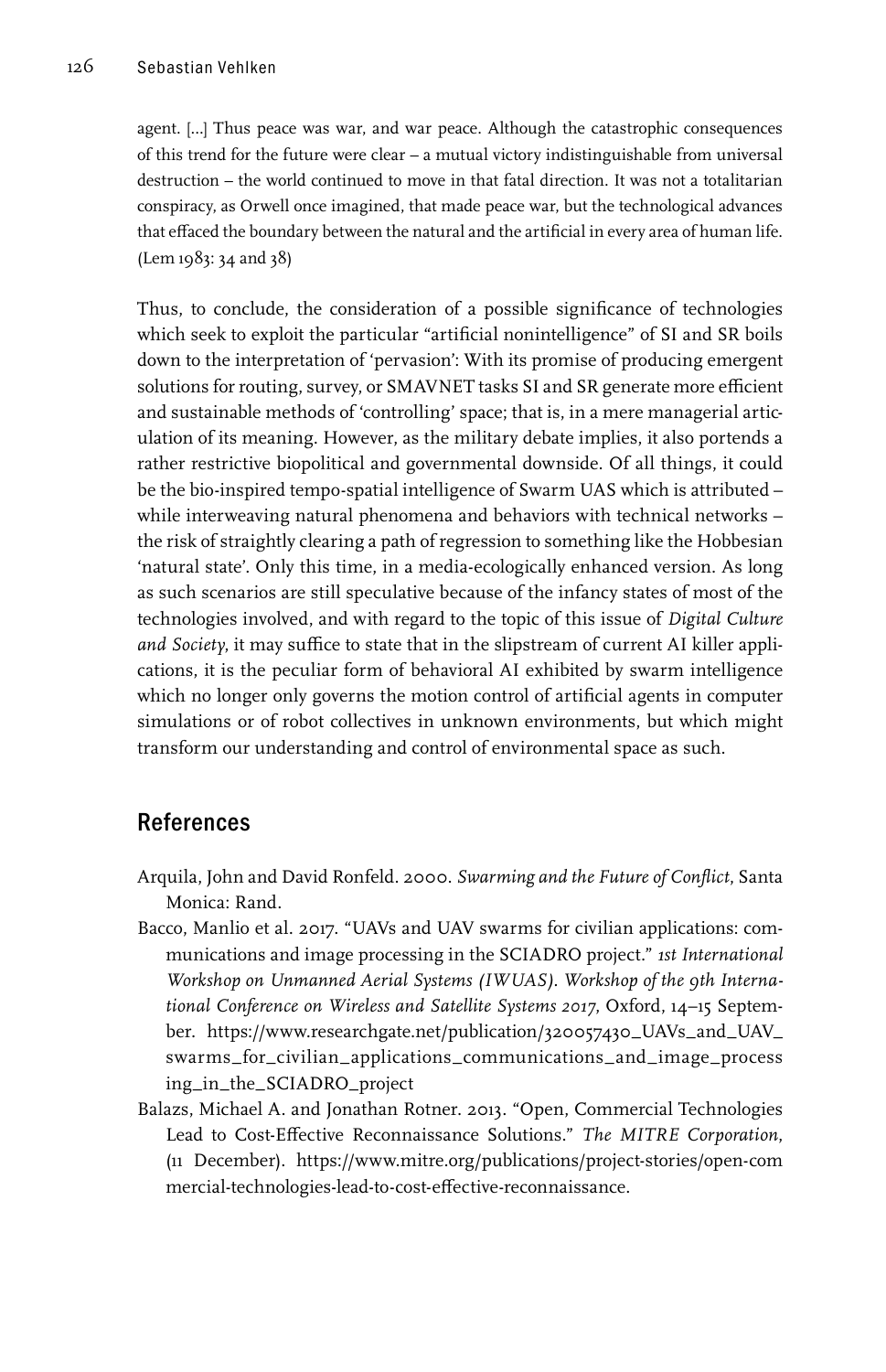- Balazs, Michael and Jonathan Rotner. 2013. "Inexpensive, Android-Controlled ISR Solutions." *MITRE paper MP120729*, (January)
- Baraniuk, Chris. 2017. "US military tests swarm of mini-drones launched from jets." *BBC News* (10 January), URL: [http://www.bbc.com/news/technology-](http://www.bbc.com/news/technology-38569027)[38569027](http://www.bbc.com/news/technology-38569027)
- Beni, Gerardo. 2008. "From Swarm Intelligence to Swarm Robotics." In *Swarm Robotics*, ed. Erol Sahin and William M. Spears, 3–9. New York: Springer.
- Bender, Hendrik, and Tristan Thielmann. 2018. *Medium Drohne. Die Praxistheorie fliegender Kameras*. Bielefeld: transcript. (forthcoming)
- Beni, Gerardo. 2008. "Order by Disordered Action in Swarms." In *Swarm Robotics*, ed. Erol Sahin and William M. Spears, 153- 172. New York: Springer.
- Bluman, James E., et al. 2017. "Marsbee Can a Bee Fly on Mars?" *American Institute of Aeronautics and Astronautics*.
- Bhuta, Nehal, Susanne Beck, Robin Geiß, Hin-Yan Liu, and Claus Kreß. 2016. *Autonomous Weapons Systems: Law, Ethics, Policy*. Cambridge University Press.
- Bonabeau, Eric, Dorigo, Marco und Theraulaz, Guy. 1999. *Swarm Intelligence. From Natural to Artificial Systems*, New York: Oxford University Press.
- Bosch, Sébastien, Simon Lacroix, and Fernando Caballero. 2006. "Autonomous Detection of Safe Landing Areas for an UAV from Monocular Images." *IEEE International Conference on Intelligent Robots and Systems*. [https://ieeexplore.](https://ieeexplore.ieee.org/document/4059308/) [ieee.org/document/4059308/](https://ieeexplore.ieee.org/document/4059308/)
- Bostrom, Nick. 2014. *Superintelligence: Paths, Dangers, Strategies*. Oxford: Oxford University Press.
- Brambilla, M., E. Ferrante, M. Birattari and Marco Dorigo. 2012. "Swarm Robotics. A Review from the Swarm Engineering Perspective." *IRIDIA Technical Report No. TR/IRIDIA/2012-014*.
- Brooks, Rodney A. 1990. "Elephants don't play chess." *Robotics and Autonomous Systems* 6: 3–15
- Brooks, Rodney A. and Anita M. Flynn. 1989. "Fast, Cheap, and out of Control: A Robot Invasion of the Solar System." *Journal of The British Interplanetary Society* 42: 478–485.
- Cevik, Polat et al. 2012. "The Small and Silent Force Multiplier: A Swarm UAV-Electronic Attack." *Journal of Intelligent & Robotic Systems* (24 August)
- Chamayou, Grégoire. 2015. *Drone Theory*. London: Penguin.
- Corner, Joshua J., and Gary B. Lamont. 2004. "Parallel Simulation of UAV Swarm Scenarios." In *Proceedings of the 2004 Winter Simulation Conference, December 5–8th*, ed. R.G. Ingalls, M.D. Rossetti, J.S. Smith, B.A. Peters, 355–363. Winter Simulation Conference Board of Directors.
- Couffer, Jack. 1992. *Bat Bomb. World War II's Other Secret Weapon*. Austin: University of Texas Press.
- Couzin, Iain D. und Krause, Jens: "Self-Organization and Collective Behavior in Vertebrates." *Advances in the Study of Behavior* 32 (2003), 1–75.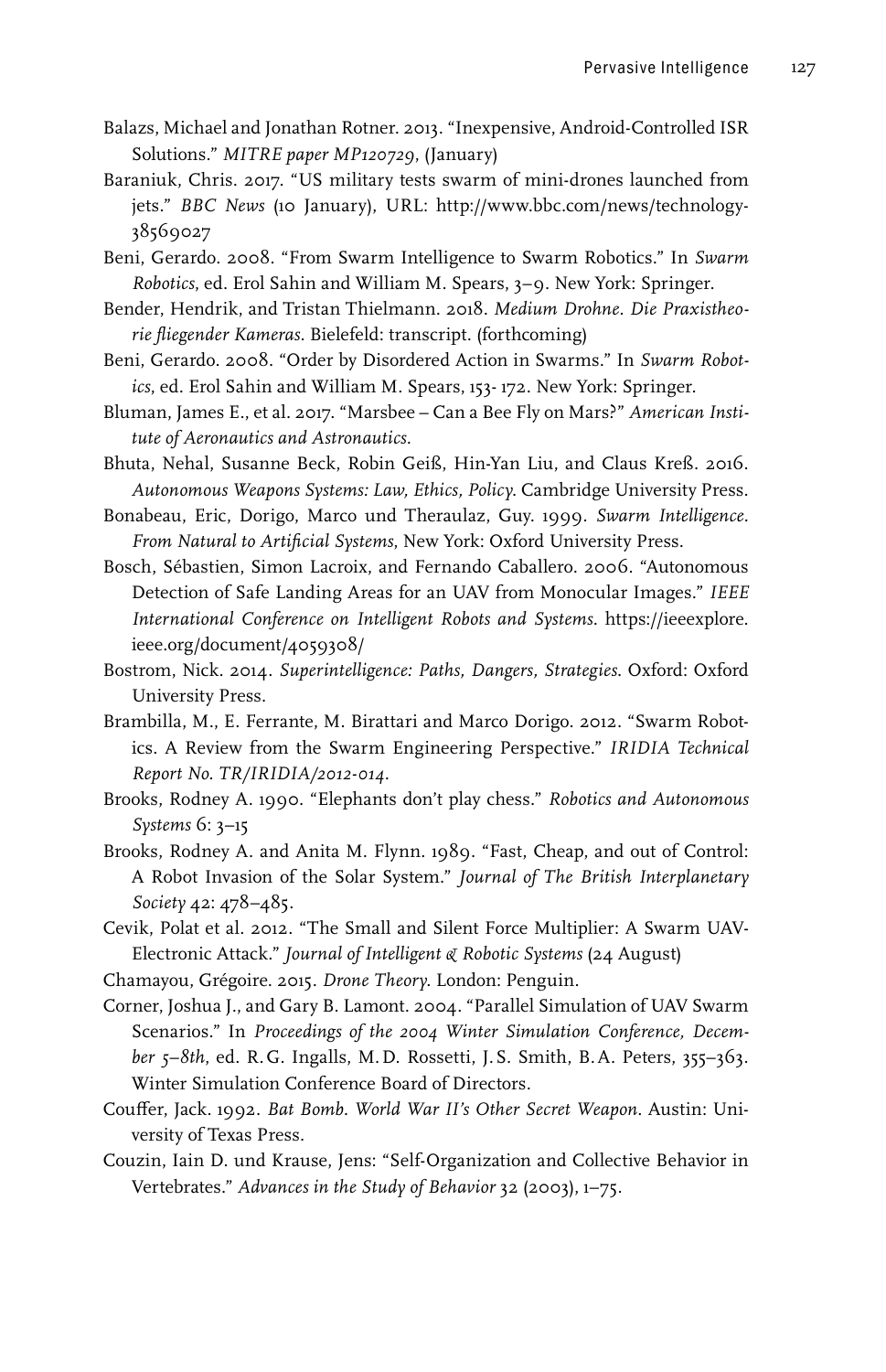- De Croon, G., et al. 2016. *The DelFly Design, Aerodynamics, and Artificial Intelligence of a Flapping Wing Robot*. Dordrecht et al.: Springer.
- Economist 2010. "Riders on a Swarm." *The Economist* (12 August). [https://www.](https://www.economist.com/node/16789226) [economist.com/node/16789226](https://www.economist.com/node/16789226)
- Economist 2017. "Bot flies. Military robots are getting smaller and more capable." *The Economist* (16 December), 68–69.
- Edwards, Sean J. 2001. *Swarming on the Battlefield: Past, Present, and Future*. Santa Monica: Rand Corp.
- Ekman, Ulrik. 2013. (ed.). *Throughout. Art and Culture Emerging with Ubiquitous Computing*. Cambridge: MIT Press.
- Engelbrecht, Andries P. 2005. *Fundamentals of Computational Swarm Intelligence*, New York: Wiley.
- Featherstone, Mike. 2009: "Ubiquitous Media." *Theory, Culture & Society* 26 (2–3):  $1 - 22.$
- Feng, Emily, und Charles Clover. 2017. "Drone swarms vs. conventional arms: China's military debate." Financial Times (24 August). [https://www.ft.com/](https://www.ft.com/content/302fc14a-66ef-11e7-8526-7b38dcaef614) [content/302fc14a-66ef-11e7-8526-7b38dcaef614](https://www.ft.com/content/302fc14a-66ef-11e7-8526-7b38dcaef614).
- Fieser, Louis F. 1964. *The Scientific Method. A Personal Account of Unusual Projects in War and in Peace*. New York: Reinold.
- Gabrys, Jennifer. 2007: "Automatic Sensation: Environmental Sensors in the Digital City," in: *The Senses and Society* 2 (2): 189–200.
- Gajjar, Bhargav. 2012. "Parallel Kinematics Micro-Positioning System." US Patent 8,294,406
- Gaudiano, Paolo, Benjamin Shargel, Eric Bonabeau, und Bruce Clough. 2003. "Control of UAV Swarms: What the Bugs Can Teach Us." *American Institute of Aeronautics and Astronautics*. <https://doi.org/10.2514/6.2003-6624>.
- Goh, Gerald. 2017. "Unmanned Aerial Vehicles and the Future of Airpower." *Pointer* 43 (2): 45–57.
- Groß, Roderich, Michael Bonani, Francesco Mondada, and Marco Dorigo. 2006. "Autonomous self-assembly in swarm-bots." *IEEE Transactions on Robotics* 22  $(6)$ : 1115–1130.
- Gupta, Vikram, Arvind Kandhalu, und Ragunathan Rajkumar. 2010. "Energy Harvesting from Electromagnetic Energy Radiating from AC Power Lines", *ACM Press*. [https://doi.org/10.1145/1978642.1978664.](https://doi.org/10.1145/1978642.1978664)
- Hambling, David. 2014. "Drones with legs can perch, watch walk like a bird". *New Scientist* (27 January) [https://www.newscientist.com/article/dn24951-drone](https://www.newscientist.com/article/dn24951-drone-with-legs-can-perch-watch-and-walk-like-a-bird/)[with-legs-can-perch-watch-and-walk-like-a-bird/](https://www.newscientist.com/article/dn24951-drone-with-legs-can-perch-watch-and-walk-like-a-bird/)
- Hambling, David. 2015. *Swarm Troopers: How Small Drones Will Conquer the World*. Archangel Ink.
- Hammes, T.X. 2016. "Technologies Converge and Power Diffuses: The Evolution of Small, Smart, and Cheap Weapons". *Policy Analysis* 786.
- Hansen, Mark B.N. 2014. *Feed-Forward: On the Future of Twenty-First-Century Media*. Chicago: Chicago University Press.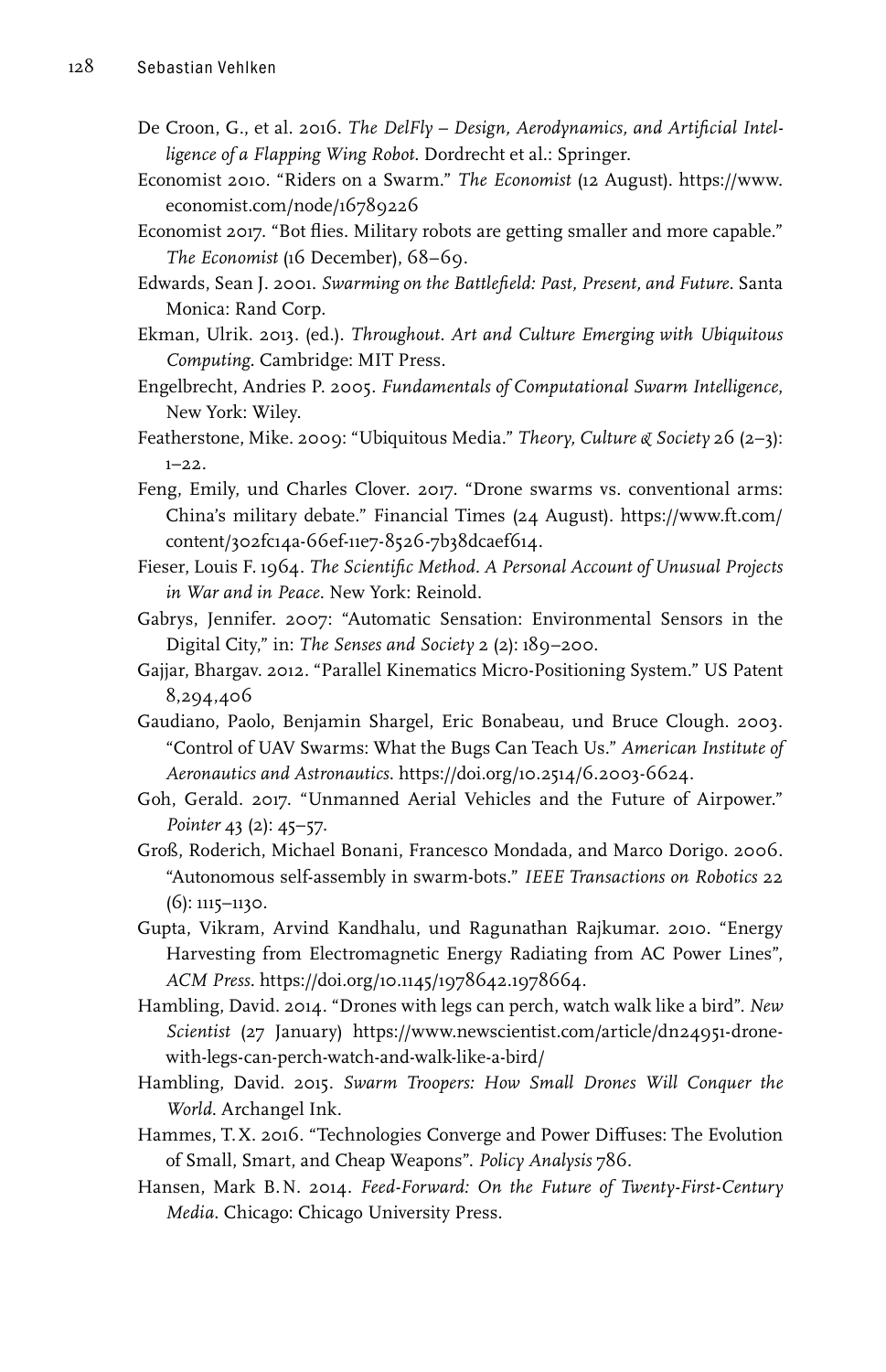- Heppner, Frank und Grenader, Ulf. 1990. "A stochastic nonlinear model for coordinated bird flocks." In *The Ubiquity of Chaos*, ed. Saul Krasner. Washington: Academy for the Advancement of Sciences, 233–238.
- Hörl, Erich and James Burton (ed.) 2017. *General Ecology: The New Ecological Paradigm*. *Theory*. London, Oxford, New York, New Delhi, Sydney: Bloomsbury, Bloomsbury Academic.
- Hayles, Katherine. 2009: "Radio-Frequency Identification: Human Agency and Meaning in Information-Intensive Environments", in: *Theory, Culture & Society* 26 (2–3): 47–72.
- Kaufmann, Stefan. 2007. "Soldatische Subjekte. Disziplinierung in militärischen Netzwerken." In *Vernetzte Steuerung. Soziale Prozesse im Zeitalter technischer Netzwerke*, ed. Stefan Kaufmann. Zürich: Chronos, 145–158.
- Kazadi, Sanza T. 2000. *Swarm Engineering*. Dissertation (Ph.D.), California Institute of Technology.
- Kennedy, James und Eberhart, Russell C. 1995 "Particle Swarm Optimization." *Proceedings of the IEEE International Conference on Neural Networks*. Piscataway: IEEE Service Center, 1942–1948.
- Kittler, Friedrich. 1986. *Grammophon Film Typewriter*. Berlin: Brinkmann & Bose. Kocaman, Ibrahim. 2008. "Distributed Beamforming in a Swarm UAV Network."
- *Naval Postgraduate School*, Monterey, CA. <http://hdl.handle.net/10945/4215>
- Kruzelecki, Karol. 2015. "Flying Ad-Hoc Networks."<http://smavnet.epfl.ch>
- Kurzweil, Ray. 2005. *The Singularity is near.* New York: Penguin.
- Lamothe, Dan. 2016. "Watch Perdix, the secretive Pentagon program dropping tiny drones from jets." *Washington Post* (8 March)
- Langelaan, Jack W., und Nicholas Roy. 2009 "Enabling New Missions for Robotic Aircraft". *Science* 326 (5960) (18 December): 1642–44. [https://doi.org/10.1126/](https://doi.org/10.1126/science.1182497) [science.1182497.](https://doi.org/10.1126/science.1182497)
- Launchstories. 2018. "The New Beat Cop. Transforming a Small Drone into an Unattendend Urban Surveillance System." [http://launchstories.org/stories/The](http://launchstories.org/stories/TheNewBeatCop) [NewBeatCop](http://launchstories.org/stories/TheNewBeatCop)
- Leidenberger, Frank et al. 2017. "Wie kämpfen die Landstreitkräfte der Zukunft?" *Internal Thesis Paper*, Bundeswehr.
- Lem, Stanisław. 1973. *The Invincible*. Harmondsworth: Penguin.
- Löffler, Petra und Florian Sprenger. 2016. (ed.): "Schwerpunkt Medienökologien", in: *Zeitschrift für Medienwissenschaft* (ZfM) 14.
- Mann, Steve, Jason Nolan and Barry Wellman. 2004. "Sousveillance: Inventing and Using Wearable Computing Devices for Data Collection in Surveillance Environments." *Surveillance and Society* 1(3): 331–355
- Marks, Paul. "3D Printing Takes off with the World's First Printed Plane". *New Scientist* 211 (2823) (Juli 2011): 17–18. [https://doi.org/10.1016/S0262-4079\(11\)61817-4](https://doi.org/10.1016/S0262-4079(11)61817-4).

Munster, Anna. 2013. *An Aesthesia of Networks*. Cambridge: MIT Press.

Page, Daniel, and Howard Tripp. 2017. "The perfect swarm*". Royal Aeronautical Society*.<https://www.aerosociety.com/news/the-perfect-swarm/>.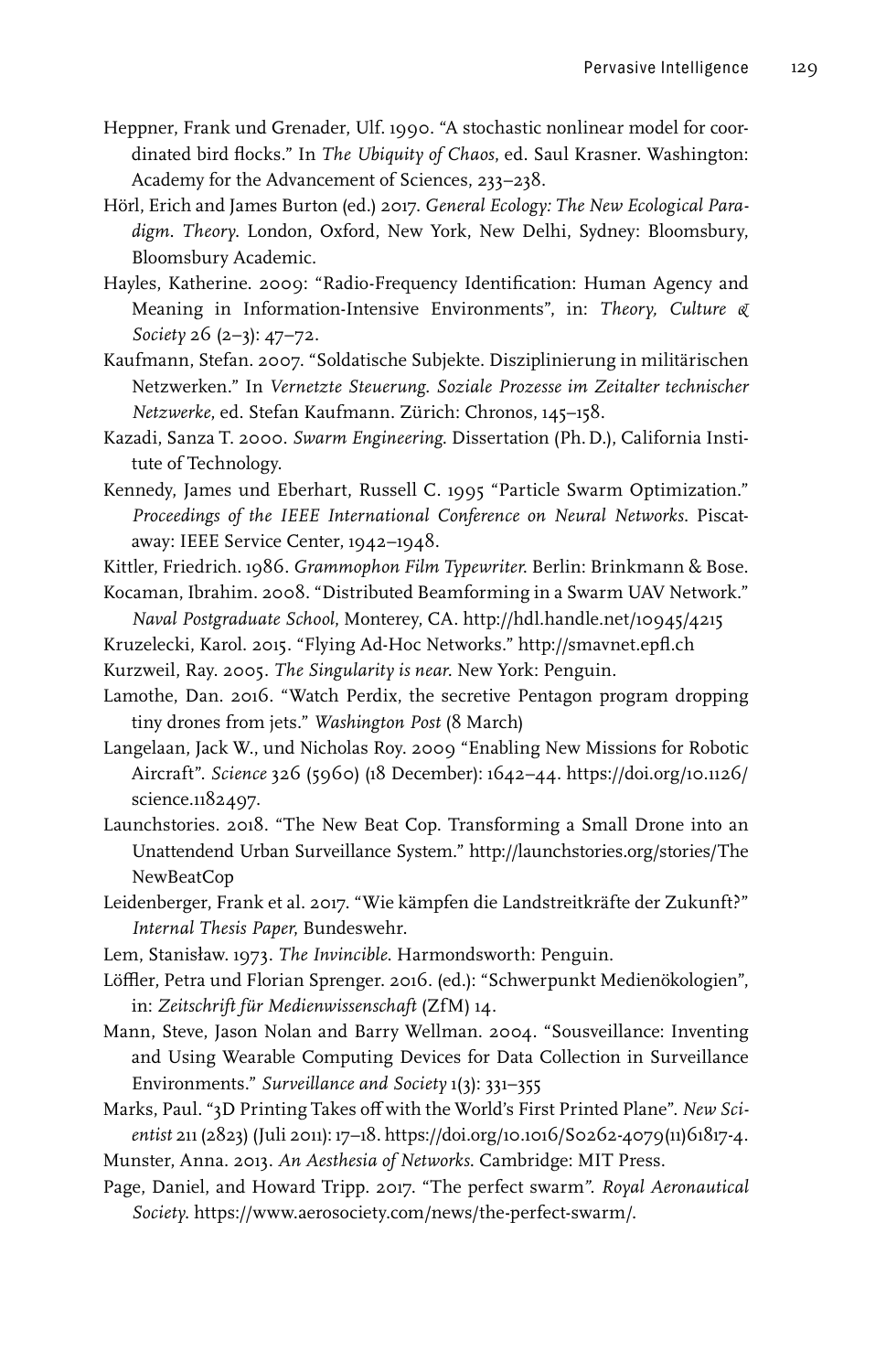- Pacheco, A. Jimenez et al. 2012. "Implementation of a Wireless Mesh Network of Ultra Light MAVs with Dynamic Routing." *IEEE GLOBECOM 2012, 3rd International IEEE Workshop on Wireless Networking & Control for Unmanned Autonomous Vehicles*.
- Parisi, Luciana. 2013. *Contagious Architecture*. Cambridge: MIT Press.
- Parikka, Jussi. 2008: "Politics of Swarms: Translations between Entomology and Biopolitics", in: *Parallax* 14 (3): 112–24.<https://doi.org/10.1080/13534640802159187>.
- Parks, Lisa, and Caren Kaplan. 2017. (ed.): *Life in the age of drone warfare.* Durham, London: Duke University Press.
- Pias, Claus. 2007. "'Bat men Begin'. Die Fledermaus und die Erfindung der Abschreckung." In *Politische Zoologie*, ed. Anne von der Heiden and Joseph Vogl, Berlin: Diaphanes, 305–316.
- Poli, Riccardo, James Kennedy, und Tim Blackwell. 2007. "Particle swarm optimization." *Swarm Intelligence* 1(1) (1 Juni): 33–57. [https://doi.org/10.1007/s11721-](https://doi.org/10.1007/s11721-007-0002-0) [007-0002-0.](https://doi.org/10.1007/s11721-007-0002-0)
- Sahin, Erol. 2008." Swarm Robotics: From Sources of Inspiration to Domains of Application." In *Swarm Robotics*, ed. Erol Sahin and William M. Spears, 10–20. New York: Springer.
- Saldana, David et al. 2017. "ModQuad. Self-Assembling Flying Structures." <https://www.bitcraze.io/category/crazyflie/>
- Scharre, Paul. 2014. *Robotics on the Battlefield Part II: The Coming Swarm*. Washington, DC: Center for a New American Security. [https://www.cnas.org/publi](https://www.cnas.org/publications/reports/robotics-on-the-battlefield-part-ii-the-coming-swarm) [cations/reports/robotics-on-the-battlefield-part-ii-the-coming-swarm](https://www.cnas.org/publications/reports/robotics-on-the-battlefield-part-ii-the-coming-swarm)
- Seyfried, Jörg, Marc Szymanski, Natalie Bender, Ramon Estaña, Michael Thiel, and Heinz Wörn. 2005. "The I-SWARM Project: Intelligent Small World Autonomous Robots for Micro-manipulation." In *Swarm Robotics: SAB 2004 International Workshop, Santa Monica, CA, USA, July 17, 2004, Revised Selected Papers*, eds. Erol Şahin and William M. Spears, 70–83. Berlin, Heidelberg: Springer Berlin Heidelberg.
- Thacker, Eugene. 2004. "Networks, Swarms, Multitudes", in *CTheory*, (18 May). [http://www.ctheory.net/articles.aspx?id=423.](http://www.ctheory.net/articles.aspx?id=423)
- Thrift, Nigel. 2007: "From Born to Made: Technology, Biology and Space", in: Thrift, Nigel: *Non-Representational Theory*. London, New York: Routledge, 153–170.
- Unmanned Aerial Online. <https://unmanned-aerial.com>
- U.S. Air Force. "New 'urban beat cop' surveillance system to keep military operators out of harm's way" [http://www.af.mil/News/Article-Display/](http://www.af.mil/News/Article-Display/Article/494226/new-urban-beat-cop-surveillance-system-to-keep-military-operators-out-of-harms/) [Article/494226/new-urban-beat-cop-surveillance-system-to-keep-military](http://www.af.mil/News/Article-Display/Article/494226/new-urban-beat-cop-surveillance-system-to-keep-military-operators-out-of-harms/)[operators-out-of-harms/.](http://www.af.mil/News/Article-Display/Article/494226/new-urban-beat-cop-surveillance-system-to-keep-military-operators-out-of-harms/)
- Vásárhelyi, G. et al. (2014). "Outdoor flocking and formation flight with autonomous aerial robots", *IEEE Intelligent Robots and Systems*, 3866–73. [https://doi.](https://doi.org/10.1109/IROS.2014.6943105) [org/10.1109/IROS.2014.6943105](https://doi.org/10.1109/IROS.2014.6943105).
- Vehlken, Sebastian. 2012. *Zootechnologien. Eine Mediengeschichte der Schwarmforschung*. Berlin, Diaphanes.